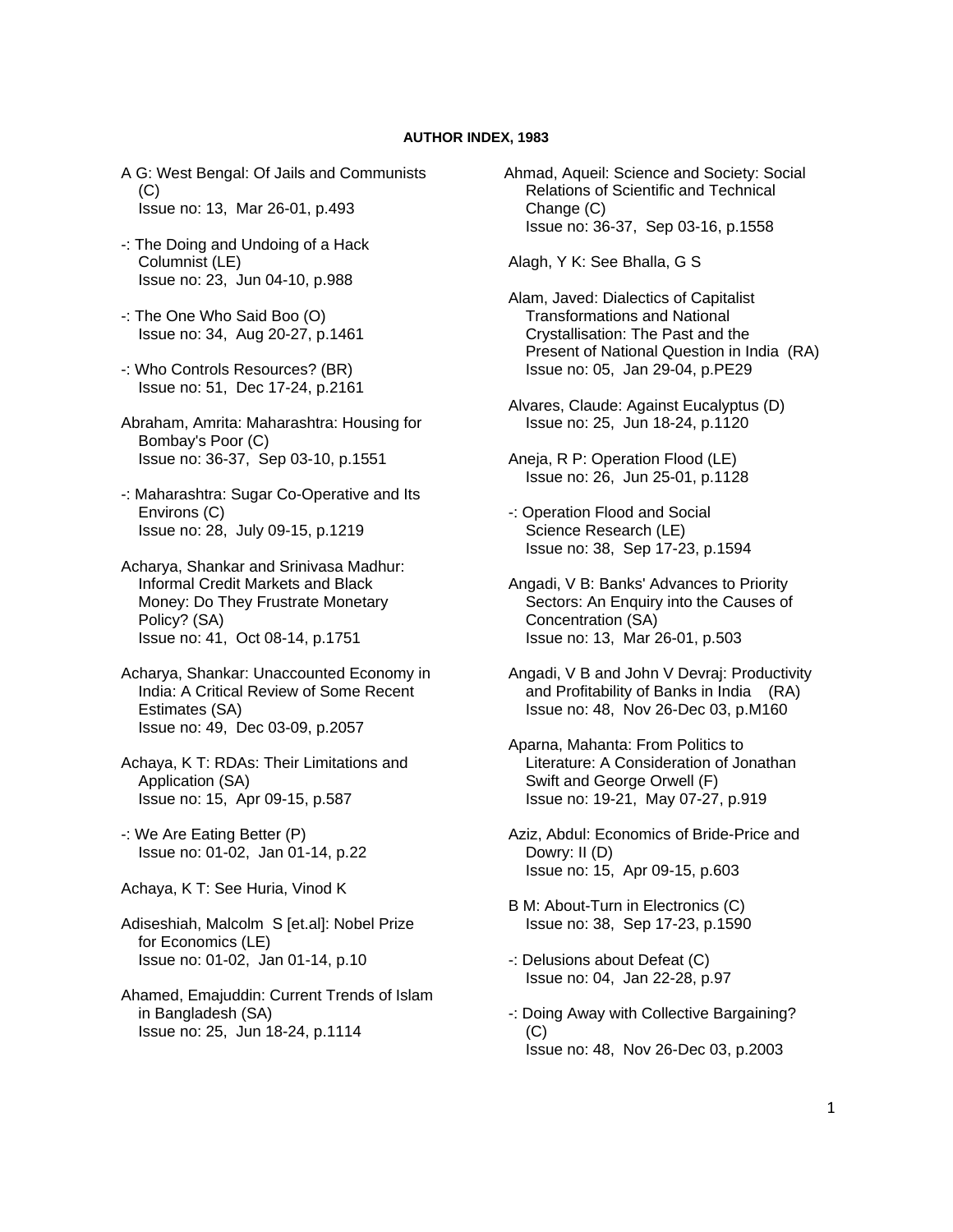- B M: Economic Policies for the Election (C) Issue no: 44, Oct 29-Nov 04, p.1866
- -: Fretting in IMF Embrace (C) Issue no: 30, July 23-29, p.1303
- -: High and Low on Aid (C) Issue no: 27, Jul 02-08, p.1167
- -: In the Wonderland of Economic Policy (C) Issue no: 08, Feb 19-25, p.253
- -: Indo-Soviet Trade: Evading the Issue (C) Issue no: 18, Apr 30-06, p.669
- -: National Labs as Profit-Centres (C) Issue no: 28, July 09-15, p.1215
- -: New Delhi: Backtracking on Food Policy (C) Issue no: 14, Apr 02-08, p.525
- -: New Delhi: Sixth Plan in Limbo (C) Issue no: 24, Jun 11-17, p.1041
- -: The Prime Minister's Priorities (C) Issue no: 33, Aug 13-19, p.1424
- -: Public Relations Is All (C) Issue no: 42, Oct 15-21, p.1783
- -: Public Sector and the Political Push (C) Issue no: 50, Dec 10-17, p.2098
- -: Sorry State of Government Finances (C) Issue no: 03, Jan 15-21, p.55
- Bagchi, Amiya Kumar: Panchanan Chakrabartty (O) Issue no: 12, Mar 19-25, p.432
- -: Liberalism and Study of Indian History (LE) Issue no: 49, Dec 03-09, p.2042
- -: British Imperialist Exploitation of India (BR) Issue no: 10, Mar 05-11, p.345
- -: Towards a Correct Reading of Lenin's Theory of Imperialism (RA) Issue no: 31, July 30-Aug 05, p.PE2
- Bagchi, Amiya Kumar and Nirmala Banerjee, (eds): "Change and Choice in Indian Industry" Issue no: 03, Jan 15-21, p.65 (BR)

 Bagchi, Amresh and Govinda M Rao: Elasticity of Non Corporate Income Tax in India (D) Issue no: 35, Aug 27-Sep 02, p.1539

- Balagopal, K: Andhra Pradesh-I: Murder of a Radical (C) Issue no: 10, Mar 05-11, p.331
- -: A Colossus of the Past Generation (O) Issue no: 29, July 16-22, p.1261
- -: Telangana Movement Revisited (D) Issue no: 18, Apr 30-06, p.709
- Balasubrahmanyan, Vimal: Breast-Feeding and Family Planning Policy (C) Issue no: 50, Dec 10-17, p.2099
- -: Conjugal Rights Vs Personal Liberty: Andhra High Court Judgment (C) Issue no: 29, July 16-22, p.1263
- -: Medical Research: Drug Trials: Charade of Informed Consent (C) Issue no: 25, Jun 18-24, p.1087
- -: Women: Fresh Focus on Natural F P (C) Issue no: 14, Apr 02-08, p.527
- Balasubramaniam, C S: Inflation Accounting Standards for Banking: A Note (RA) Issue no: 35, Aug 27-Sep 02, p.M134
- Balasubramanian, N: Inflation Accounting (LE) Issue no: 41, Oct 08-14, p.1730
- Balasubramanyan, Vimal: Male Utopias or Nightmares (LE) Issue no: 10, Mar 05-11, p.324
- -: Public Health: Small Pox Scare (C) Issue no: 32, Aug 06-12, p.1381
- Banaji, Rohini: See Gothoskar, Sujata
- Banerjee, Nirmala: Women and Poverty: Report on a Workshop (C) Issue no: 40, Oct 01-07, p.1693
- Banerjee, Sumanta: Against Eucalyptus (LE) Issue no: 27, Jul 02-08, p.1164
- -: Namedia: A Missed Opportunity (C) Issue no: 52-53, Dec 24-31, p.2201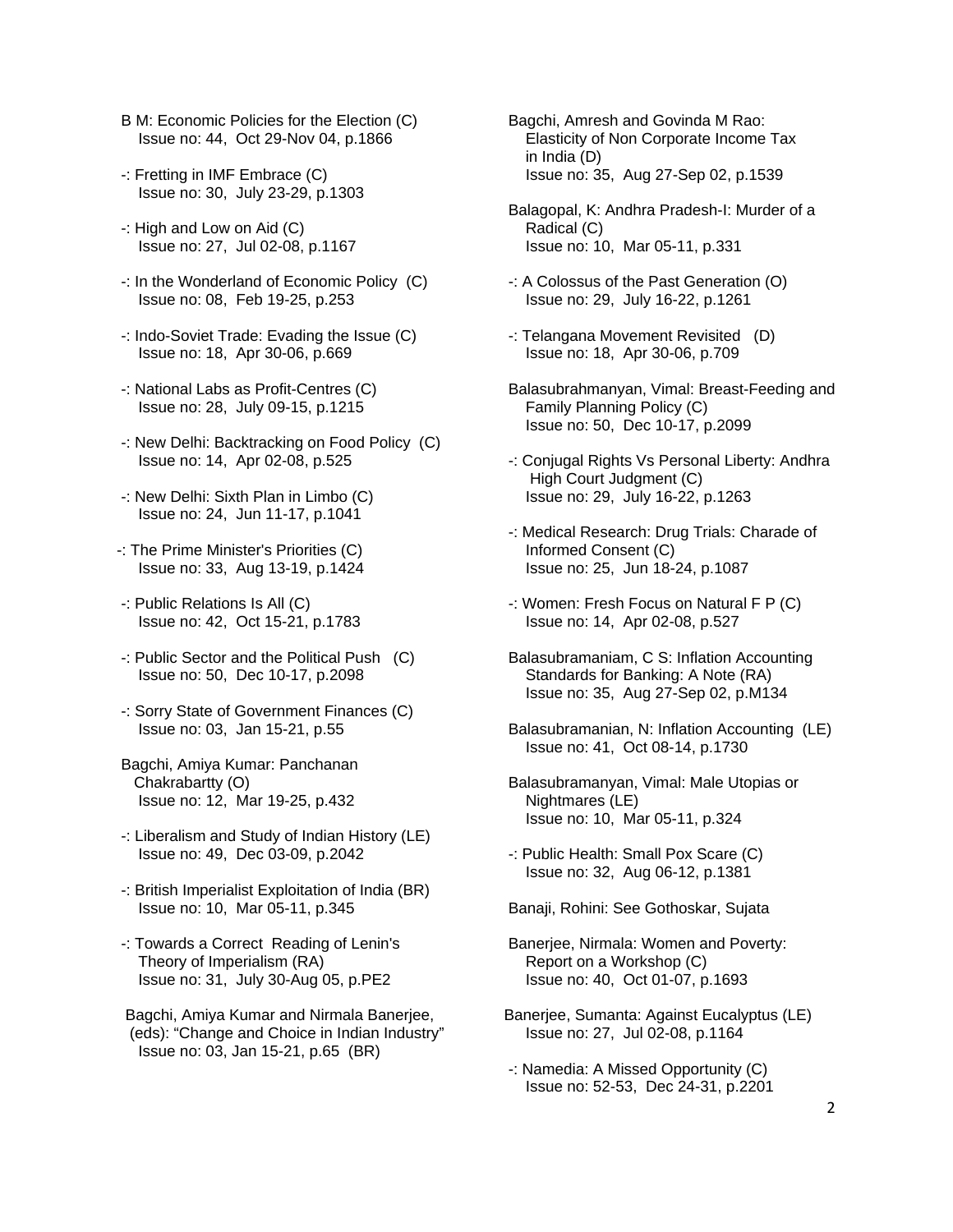- Banerjee, Sumanta: West Bengal: Bleak Political Landscape (C) Issue no: 01-02, Jan 01-14, p.13
- -: West Bengal: Sting of Betrayal (C) Issue no: 06, Feb 05-11, p.175
- -: Where Are the Workers of Yesteryear....? (P) Issue no: 52-53, Dec 24-31, p.2207
- -: Where Are the Workers of Yesteryear...? (C) Issue no: 51, Dec 17-14, p.2157
- Banerji, Debabar: National Health Policy and Its Implementation (P) Issue no: 04, Jan 22-28, p.105
- Bansal, S K: Growth of Electronics Industry (LE) Issue no: 08, Feb 19-25, p.250
- Bapat, Meera: Hutments and City Planning (SA) Issue no: 11, Mar 12-18, p.399
- Bardhan, Pranab: A Break-Through in Marxian Economic Theory (BR) Issue no: 52-53, Dec 24-31, p.2213
- -: Regional Variations in the Rural Economy (SA) Issue no: 30, July 23-29, p.1319
- Baru, Sanjaya: Andhra Pradesh: Telugu Desam Budget (C) Issue no: 13, Mar 26-01, p.492
- -: Close Look at Indian Industry (BR) Issue no: 03, Jan 15-21, p.65
- -: Marx Centenary: Karl Marx and Analysis of Indian Society (C) Issue no: 50, Dec 10-17, p.2102
- -: State and Industrialization: Political Economy of Sugar Policy, 1932-47 (RA) Issue no: 05, Jan 29-04, p.PE2
- Basu, Kaushik: The Budget: A Critique of Its Rationale (SA) Issue no: 12, Mar 19-25, p.447
- -: On Why We Do Not Try to Walk Off Without Paying after a Tax-Ride (P) Issue no: 48, Nov 26-Dec 03, p.2011

Batliwala, Srilatha: Women and Cooking Energy (SA) Issue no: 52-53, Dec 24-31, p.2227

- Baviskar, B S: Operation Flood and Social Science Research (D) Issue no: 27, Jul 02-08, p.1203
- Bedford, Ian: Studying Peasant Movements (BR) Issue no: 49, Dec 03-09, p.2054
- Beteille, Andre: Soviet Society: Grass- Roots View (BR) Issue no: 34, Aug 20-27, p.1478
- Bhagat, H: Rise and Fall of Idi Amin (BR) Issue no: 38, Sep 17-23, p.1614
- Bhalla, G S and Y K Alagh: Labour Productivity in Indian Agriculture (F) Issue no: 19-21, May 07-27, p.825
- Bhalla, Sheila: Tenancy Today: New Factors in Determination of Mode and Level of Rent Payments for Agricultural Land (F) Issue no: 19-21, May 07-27, p.835
- Bhandari Sambrani, Rita and Shreekant Sambrani: Economics of Bride-Price and Dowry: I (D) Issue no: 15, Apr 09-15, p.601
- Bhatt, Mahesh: Greying of Milton Friedman (D) Issue no: 01-02, Jan 01-14, p.39
- Bhati, Mahesh: IgNobel Prize (LE) Issue no: 14, Apr 02-08, p.521
- Bhattacharya, Debasis: Movements Against Colonial Acts and Codes (LE) Issue no: 39, Sep 24-Oct 01, p.1642
- Bhattacharya, S: Towards an Interpretation of the Pre-Colonial Economy (BR) Issue no: 40, Oct 01-07, p.1707
- Bhattacharyya, Jnanbrata: Aspects of Cultural Policy in Bangladesh (SA) Issue no: 13, Mar 26-01, p.499
- Bhaya, Hiten: Public Sector: Colossus with Feet of Clay? (RA) Issue no: 22, May 28-03, p.M50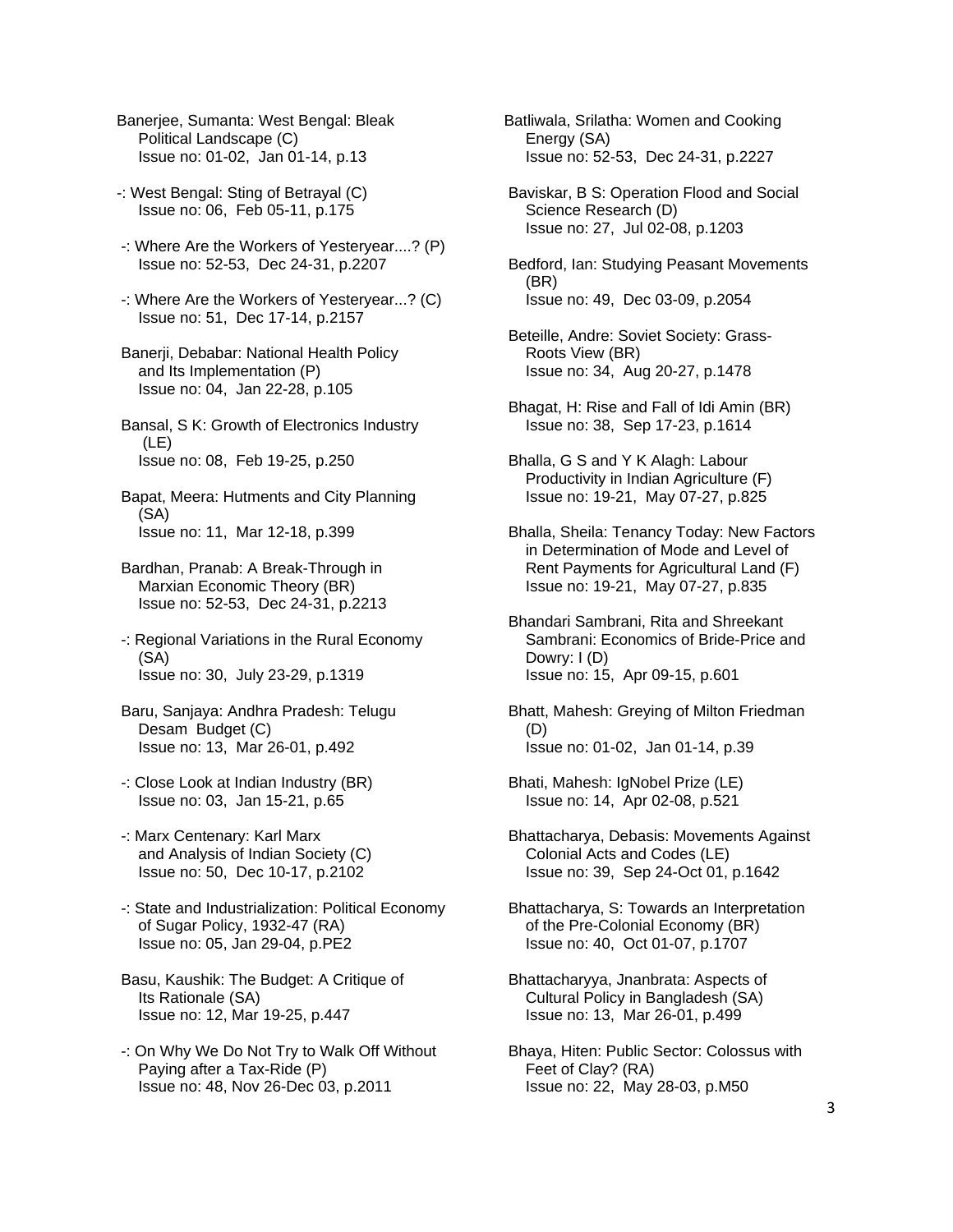Bhole, I M: Bank Finance for Working Capital After Tandon Committee Report: Some Evidence' (SA) Issue no: 52-53, Dec 24-31, p.2231

 Bhowmik, Sharit: Tea: Labour's Gains Lost (C) Issue no: 32, Aug 06-12, p.1382

 Bhushan, Bharat: Family, Factory and Philanthropy (P) Issue no: 41, Oct 08-14, p.1744

 Biswas, Margaret: Women, Work and Struggle (BR) Issue no: 51, Dec 17-24, p.2162

 Boyce, James K: Winners and Losers: Peasant Mobility in Bangladesh (BR) Issue no: 11, Mar 12-18, p.385

 Brahmananda, P R: Piero Sraffa (LE) Issue no: 49, Dec 03-09, p.2041

 Broad, Robin and John Cavanagh: The Philippines: Not Another Iran (C) Issue no: 43, Oct 22-28, p.1830

 Burman, B K Roy: Transformation of Tribes and Analogous Social Formations (P) Issue no: 27, Jul 02-08, p.1172

 Cavanagh, John and Joy Hackel: Nicaragua: Making the Economy Scream (C) Issue no: 47, Nov 19-26, p.1965

 -: World Economy: Contracting Poverty (C) Issue no: 31, July 30-Aug 05, p.1347

Cavanagh, John: See Broad, Robin

 Chakrabartty, Panchanan: Economics-Retrospect and Prospect (P) Issue no: 14, Apr 02-08, p.530

Chakrabarty, T K: See Kannan, R

 Chakraborty, Aparajita: The Social Formation of the Indus Society (SA) Issue no: 50, Dec 10-17, p.2132

 Chakravarty, Sukhamoy: Joan Robinson: An Appreciation (SA) Issue no: 40, Oct 01-07, p.1712

Chandavarkar, Anand G: The Financial Maturation of India: A Statistical Overview (BR) Issue no: 43, Oct 22-28, p.1833

 -: Keynes and India: A Centennial Review and Appraisal (SA) Issue no: 28, July 09-15, p.1233

 Chandhoke, Neera: South Africa: Role of Foreign Banks (C) Issue no: 12, Mar 19-25, p.433

 Chandrasekhar, C P: Mechanisms of Oligopoly: Analysis of Cotton and Allied Textiles (RA) Issue no: 23, Jun 04-10, p.1007

 Chattopadhyay, Manabendu and Sumit Kumar Ghosh: Tenurial Contracts in a Peasant Movement Belt: Field Survey Data on Naxalbari, Kharibari and Phansideva Regions (RA) Issue no: 26, Jun 25-01, p.A71

 Chattopadhyay, Somnath: Humanising the Personnel Function (RA) Issue no: 09, Feb 26-04, p.M2

Chaturvedi, Neelam: See Gothoskar, Sujata

 Chaudhari, K K: Changing Concept of Industry under Industrial Disputes Act (RA) Issue no: 22, May 28-03, p.M67

 Checole, Kassahun: Mozambique: Coping With Drought and South African Subversion (C) Issue no: 45-46, Nov 05-18, p.1921

 Chishti, Anees: Jamiat Ulema: Sponsored Dissent (LE) Issue no: 24, Jun 11-17, p.1036

 -: Jamiat Ulema: Sponsored Dissent (C) Issue no: 09, Feb 26-04, p.295

 Chishti, Sumitra: Gandhian Economics Revisited (BR) Issue no: 42, Oct 15-21, p.1791

 Chitale, M P: Budget Proposals Need Credit Policy Support (SA) Issue no: 12, Mar 19-25, p.471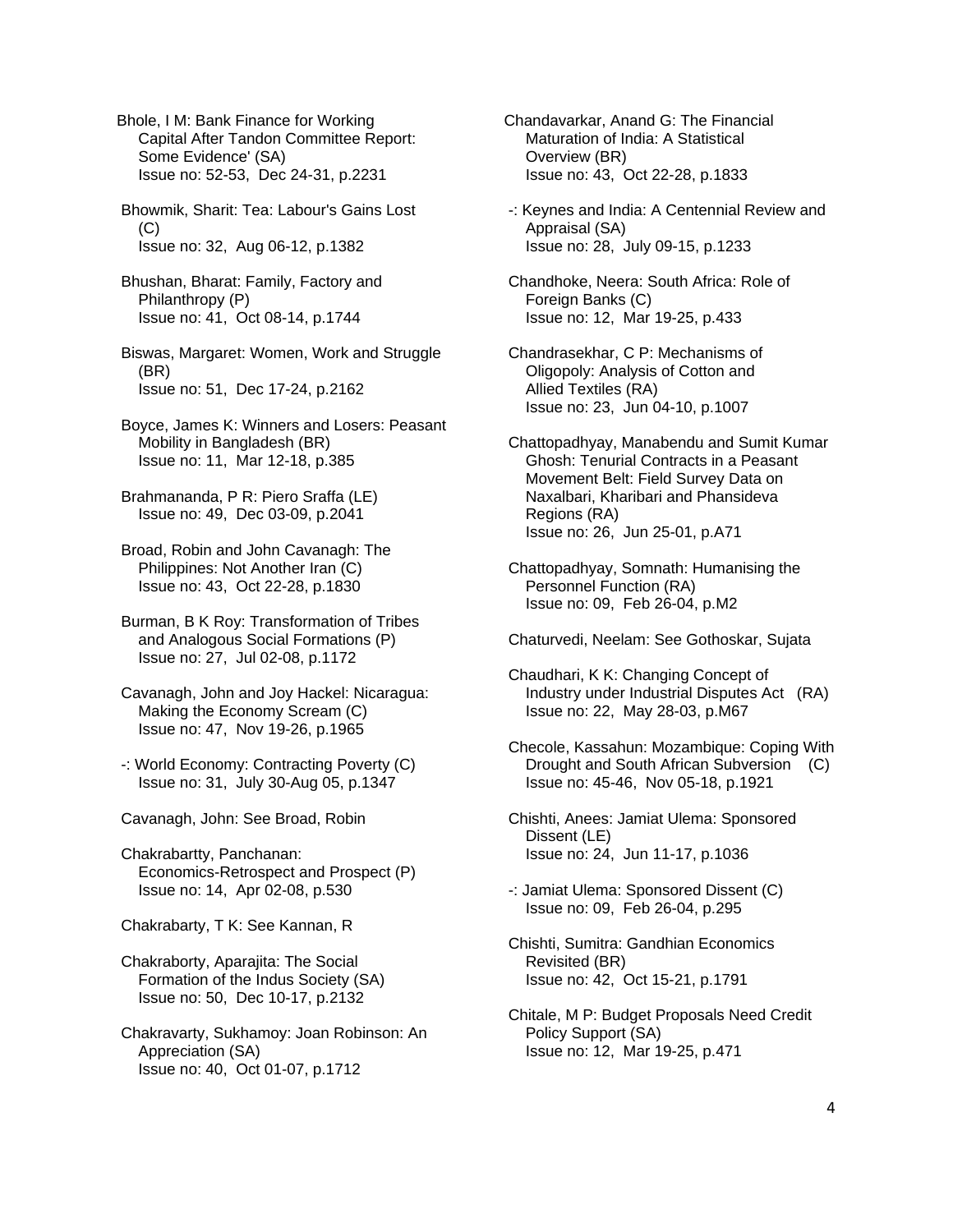Chitale, M P: Finance for Private Corporate Sector (OP) Issue no: 29, July 16-22, p.1273

- -: Taxation of Income: Some Suggestions for Reform (SA) Issue no: 03, Jan 15-21, p.76
- Chithelen, Ignatius: Rich Peasants, Industry and Accumulation: Payment of Cane Price by Maharashtra's Sugar Co-operatives (RA) Issue no: 52-53, Dec 24-31, p.A121
- Christensen, Peer Moller: Plan, Market or Cultural Revolution in China (SA) Issue no: 16-17, Apr 16-29, p.648
- Christensen, Peer Moller: See Delman, Jorgen
- Clairmonte, Frederick C: Continuity and Change in Colonial History (BR) Issue no: 13, Mar 26-01, p.498
- Clairmonte, Frederick F: Belgrade: Pointers to the Eighties (C) Issue no: 39, Sep 24-Oct 01, p.1661
- Clermont, Edmond De: Central America: Roots of Terrorism (C) Issue no: 32, Aug 06-12, p.1384
- Coutto, Maria: Juggling the Balance (BR) Issue no: 43, Oct 22-28, p.1825
- Crotty, Raymond: Operation Flood and EEC (LE) Issue no: 14, Apr 02-08, p.522
- Dandekar, V M: Economic Growth and Change in India: As Seen Through National Income Data (BR) Issue no: 24, Jun 11-17, p.1051
- Dantwala, M L: Prices: Not Quite a Magic Wand (RA) Issue no: 26, Jun 25-01, p.A46
- -: Rural Developments: Investment without Organisation (P) Issue no: 18, Apr 30-06, p.686
- Dar, R K: Design of Hill Development (D) Issue no: 26, Jun 25-01, p.1158

 Das, Sujit: Doctors, Left Front and Health Services (LE) Issue no: 50, Dec 10-17, p.2090

- Dasgupta, Ajit K and Jandhyala B G Tilak: Distribution of Education Among Income Groups: An Empirical Analysis (SA) Issue no: 33, Aug 13-19, p.1442
- Dasgupta, Keya: Plantation Economy and Land Tenure System in Brahmaputra Valley, 1839-1914 (SA) Issue no: 29, July 16-22, p.1280
- Dasgupta, Rajaram: Casting Far and Wide for Poverty (BR) Issue no: 06, Feb 05-11, p.185
- -: Estimation of Nutritional Intakes (SA) Issue no: 28, July 09-15, p.1238
- Datta, Bhabatosh: Monetary Policy: Stances and Strokes (OP) Issue no: 04, Jan 22-28, p.109
- De, Barun et al: Indian Council of Historical Research (LE) Issue no: 18, Apr 30-06, p.664
- De, Nitish R: Concept of a Holding Company: Elements of Structural Design (RA) Issue no: 09, Feb 26-04, p.M19
- -: Worker Participation in Formal Sector in Developing Countries: A Balance Sheet (RA) Issue no: 35, Aug 27-Sep 02, p.M118
- Delman, Jorgen and Peer Moller Christensen: China: Changes in Political Structure (C) Issue no: 08, Feb 19-25, p.258
- Desai, Ashok V: Technology and Market Structure under Government Regulation: A Case Study of Indian Textile Industry (SA) Issue no: 05, Jan 29-04, p.150
- Desarda, H M: Irrigation: Winking at Water (C) Issue no: 31, July 30-Aug 05, p.1352
- Deshpande, J V: Education: Bleak New Year in Maharashtra (C) Issue no: 22, May 28-03, p.956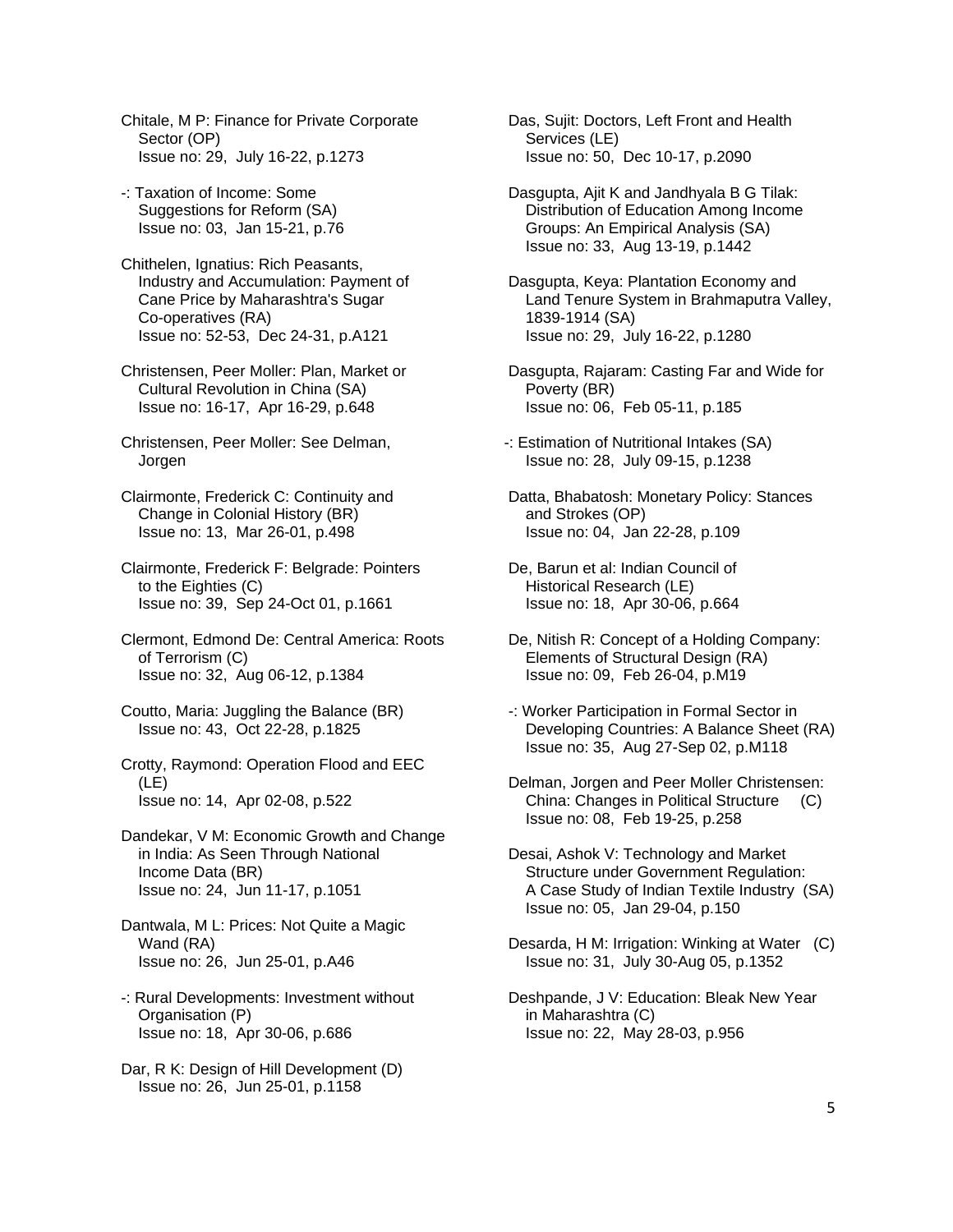- Deshpande, J V: Maharashtra: Engineering Education: Wholesale Adulteration (C) Issue no: 35, Aug 27-Sep 02, p.1512
- Deva, Satya: Theory of Administration (D) Issue no: 30, July 23-29, p.1336
- -: Theory of Administration (D) Issue no: 52-53, Dec 24-31, p.2236
- Devi, Mahasveta: Eucalyptus: Why? (C) Issue no: 32, Aug 06-12, p.1379
- -: West Bengal: The Call Never Comes: Unemployment Among Tribals (C) Issue no: 28, July 09-15, p.1216
- Devraj, John V: See Angadi, V B
- Dhanani, Gulshan: West Asia: Fluid Frontiers of Israel (C) Issue no: 26, Jun 25-01, p.1144
- -: West Asia: Is Black November Over? (C) Issue no: 49, Dec 03-09, p.2052
- -: West Asia: US-Israel Strategic Consensus (C) Issue no: 51, Dec 17-24, p.2156
- Dharam Kumar: Famine Deaths in China (LE) Issue no: 05, Jan 29-04, p.132
- -: Male Utopias or Nightmares? (P) Issue no: 03, Jan 15-21, p.61
- Dharma Kumar: Amniocentesis Again (D) Issue no: 24, Jun 11-17, p.1075
- Khatkhate, Deena: Development Economics: Headed Where? (BR) Issue no: 50, Dec 10-17, p.2111
- Dhawan, B D: Impact of Irrigation on Instability in Farm Output: A Case Study of Tamil Nadu State (RA) Issue no: 39, Sep 24-Oct 01, p.A109
- Diwan, Romesh: Food, Health and Jobs (BR) Issue no: 07, Feb 12-18, p.217
- Dore, Ronald: Indian Thoughts on Japan's Land Reform (RA) Issue no: 18, Apr 30-06, p.690
- Drieberg, Trevor: Anatomy of a Coup That Failed (BR) Issue no: 04, Jan 22-28, p.112
- Dube, Leela: Amniocentesis Debate Continued (D) Issue no: 38, Sep 17-23, p.1633
- -: Misadventures in Amniocentesis (D) Issue no: 08, Feb 19-25, p.279
- Dutta, Probodh Chandra: India: The Doing and the Undoing (LE) Issue no: 13, Mar 26-01, p.485
- Eapen, Mridul and R Nagaraj: Textiles and Industrial Growth (C) Issue no: 12, Mar 19-25, p.425
- Ekbal, B: See Jaffry, Anwar
- Engineer, Asghar Ali: Andhra Pradesh: Communal Killings in Hyderabad (C) Issue no: 40, Oct 01-07, p.1688
- -: Maharashtra: From Nationalism to Communalism: Transformation of Malegaon  $(C)$ Issue no: 29, July 16-22, p.1259
- Essack, Karrim: Africa: OAU's Predicament (C) Issue no: 24, Jun 11-17, p.1048
- Ezekiel, Hannan: Distribution of Education Among Income Groups (D) Issue no: 45-46, Nov 05-18, p.1947
- Feder, Ernest: The New Colonial Office (BR) Issue no: 08, Feb 19-25, p.262
- Frank, Andre Gunder: Unemployment and World Crisis of Economic Policy (SA) Issue no: 22, May 28-03, p.969
- G P D: Beyond the Border Dispute (F) Issue no: 44, Oct 29-Nov 04, p.1875
- -: Festival of the Non-Aligned (F) Issue no: 09, Feb 26-04, p.302
- -: Game Theories Old and New (F) Issue no: 14, Apr 02-08, p.529
- -: Indira Gandhi's Couriers (F) Issue no: 41, Oct 08-14, p.1743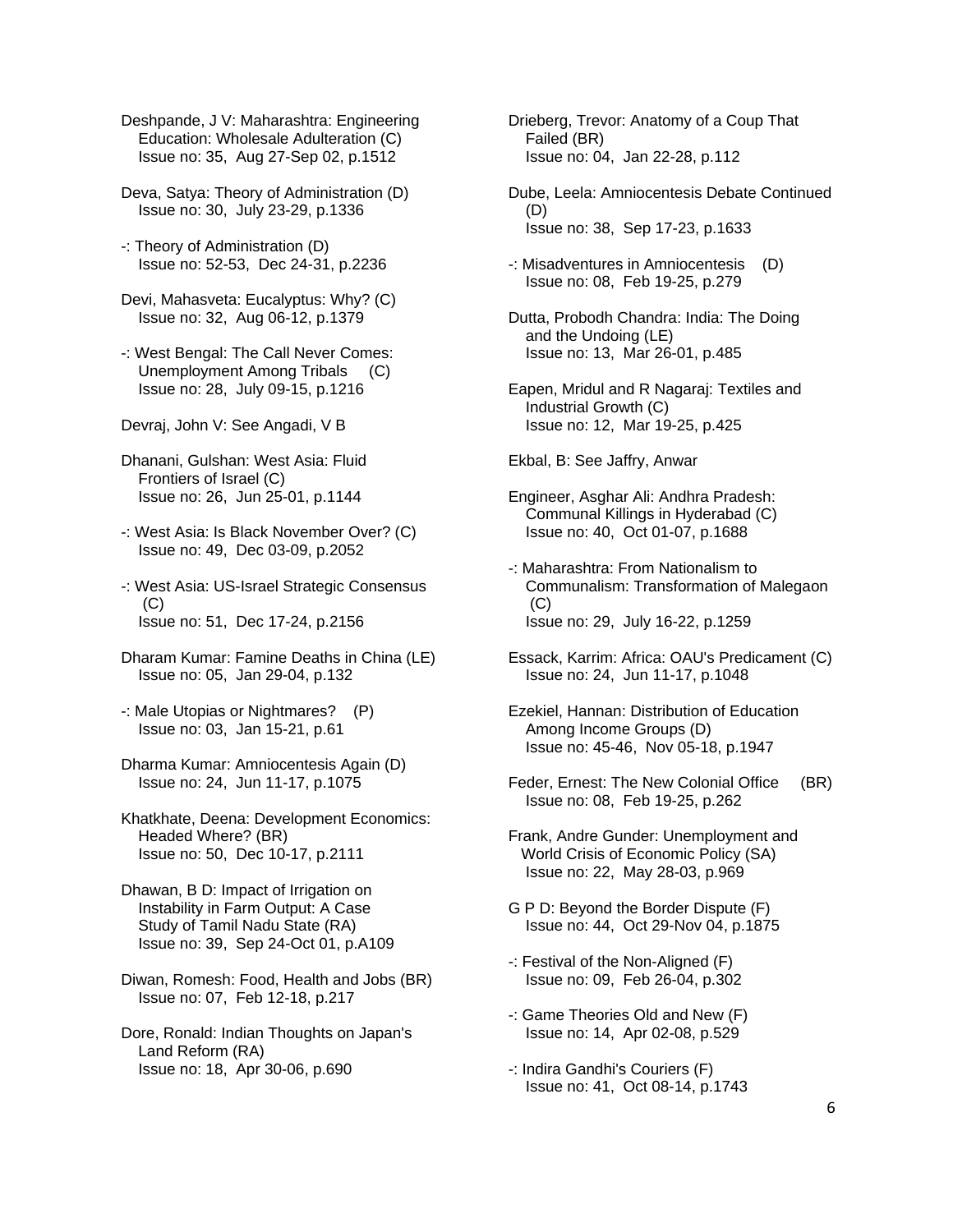- G P D: Mavericks and Diplomats (F) Issue no: 06, Feb 05-11, p.183
- -: Mystique of NAM (F) Issue no: 13, Mar 26-01, p.496
- -: Poor Imitators (F) Issue no: 50, Dec 10-17, p.2097
- -: Sinhala-Tamil or Centre-Periphery? (F) Issue no: 34, Aug 20-27, p.1472
- -: South Asia's Kaisers (F) Issue no: 33, Aug 13-19, p.1431
- Garby, L: Undernourishment, Energy Requirements and Adaptation: A Physiologist's Point of View (D) Issue no: 48, Nov 26-Dec 03, p.2035
- George, J: Operation Flood and Social Scientists (D) Issue no: 32, Aug 06-12, p.1412
- Ghosh, Anjan: Dynamics of Industrial Change: Little New Light (BR) Issue no: 41, Oct 08-14, p.1747
- Ghosh, Arun: International Comparisons of National Income: A New Mythology (SA) Issue no: 24, Jun 11-17, p.1057
- Ghosh, Sumit Kumar: See Chattopadhyay, Manabendu
- Gidadhubli, R G: Soviet Economy Towards the Year 2000: The American View (SA) Issue no: 42, Oct 15-21, p.1803
- -: Soviet Union: New Law on Labour Collectives (C) Issue no: 50, Dec 10-17, p.2109
- Glass, Ruth: A Minority Government in Britain (C) Issue no: 34, Aug 20-27, p.1463
- Gohain, Hiren: Assam: The Labyrinth of Chauvinism (C) Issue no: 16-17, Apr 16-29, p.632
- -: Massacres in Assam (LE) Issue no: 12, Mar 19-25, p.421
- Goldemberg, Jose: Energy Policies in Brazil (SA) Issue no: 09, Feb 26-04, p.305
- Gopalan, C: Development and Deprivation: The Indian Experience (SA) Issue no: 51, Dec 17-24, p.2163
- -: Measurement of Undernutrition: Biological Considerations (SA) Issue no: 15, Apr 09-15, p.591
- Gothoskar, Sujata; Rohini Banaji and Neelam Chaturvedi: Women, Work, Organisation and Struggle (P) Issue no: 10, Mar 05-11, p.339
- Gould, Ketayum: Sex Inequalities in the Dual System of Education: The Parsis of Gujarat (SA) Issue no: 39, Sep 24-Oct 01, p.1668
- Goyal, Arun: Import Policy-I: Balancing Act  $(C)$ Issue no: 18, Apr 30-06, p.673
- -: Import Policy: Back-door Liberalisation (C) Issue no: 26, Jun 25-01, p.1125
- Goyal, S K: Industrial Capacity (LE) Issue no: 34, Aug 20-27, p.1456
- Guha, Ramachandra: Forestry in British and Post-British India: A Historical Analysis (SA) Issue no: 45-46, Nov 05-18, p.1940
- -: Forestry in British and Post-British India: A Historical Analysis (SA) Issue no: 44, Oct 29-Nov 04, p.1882
- Guhan, S and Joan P Mencher: Iruvelpattu Revisited-I (SA) Issue no: 23, Jun 04-10, p.1013
- -: Iruvelpattu Revisited-II (SA) Issue no: 24, Jun 11-17, p.1063
- Gulati, I S: The Budget and Resource Mobilisation (SA) Issue no: 12, Mar 19-25, p.451
- -: Conflicts over Food (LE) Issue no: 09, Feb 26-04, p.290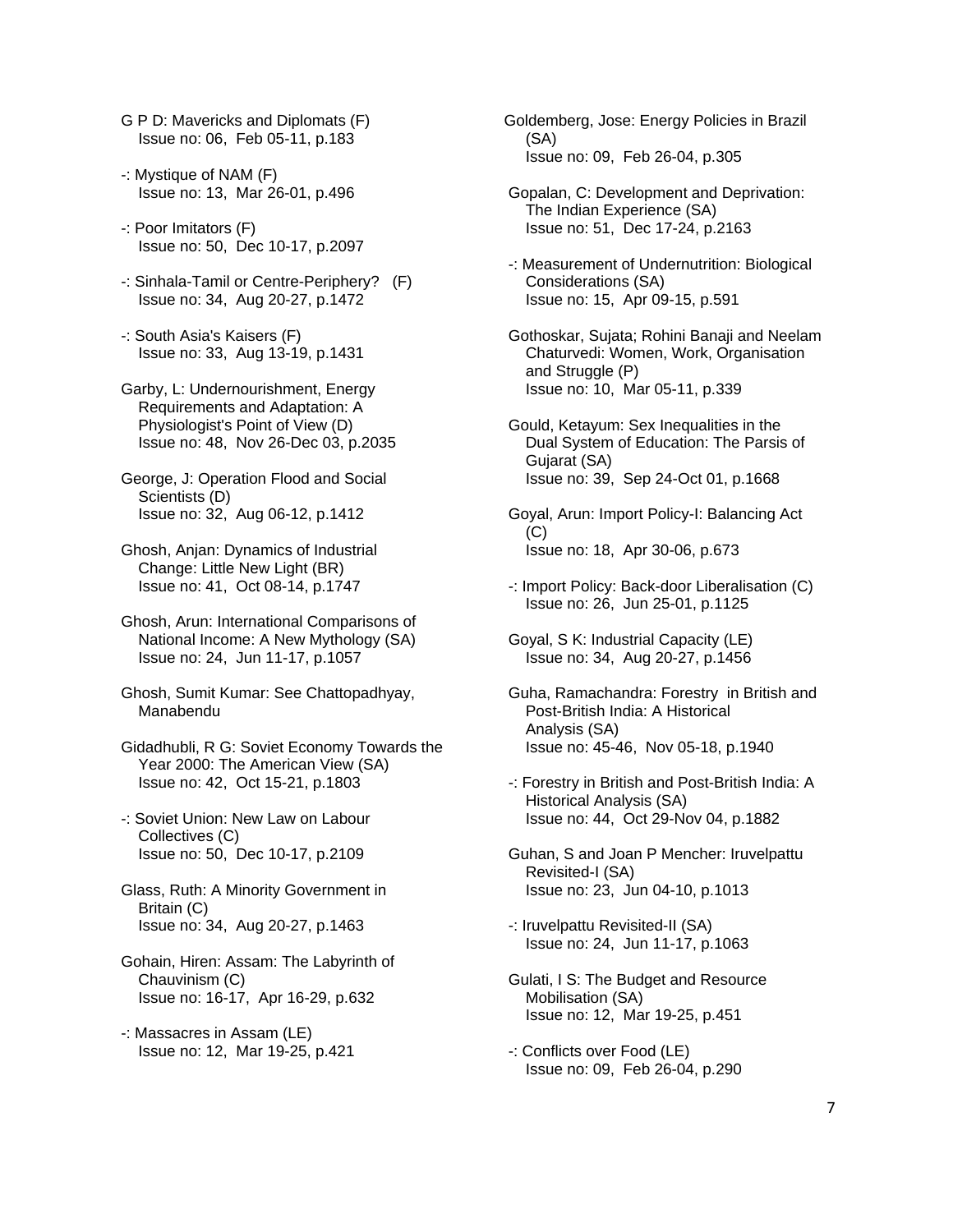Gulati, I S: International Finance: Asymmetries, Old and New (SA) Issue no: 11, Mar 12-18, p.391

 Gulati, Leela: Male Migration to Middle East and the Impact on the Family: Some Evidence from Kerala (SA) Issue no: 52-53, Dec 24-31, p.2217

 Gupta, Anupam: Elasticity of Non-Corporate Income Tax in India (D) Issue no: 29, July 16-22, p.1291

Hackel, Joy: See Cavanagh, John

Hansavivek: Kirloskar Electric Company Issue no: 03, Jan 15-21, p.51

 -: Kirloskar Oil Engines Issue no: 03, Jan 15-21, p.51

 -: With Wealth from Salt Issue no: 01-02, Jan 01-14, p.11

 Hanumantha Rayappa, P and N R Prabhakara: Patterns of Population Growth in Southern States (SA) Issue no: 48, Nov 26-Dec 03, p.2018

 Harris, Barbara: Agricultural Trade and Rural Development (D) Issue no: 13, Mar 26-01, p.511

 -: Relations of Production and Exchange Poverty in Rainfed Agricultural Regions (RA) Issue no: 39, Sep 24-Oct 01, p.A82

 Huria, Vinod K and K T Achaya: Meeting Basic Needs through Micro-Planning: Central Role of Essential Forestry (SA) Issue no: 34, Aug 20-27, p.1476

 -: Meeting Basic Needs Through Micro- Planning: Central Role of Essential Forestry (SA) Issue no: 35, Aug 27-Sep 02, p.1527

 I C: Slum Clearance: Public Facade, Private Purpose (C) Issue no: 41, Oct 08-14, p.1737

 I S G: Bleak IDA-7 Prospects (F) Issue no: 52-53, Dec 24-31, p.2197 -: Day Dreaming on Oil Price (F) Issue no: 07, Feb 12-18, p.207

 -: Four Years of EMS (F) Issue no: 34, Aug 20-27, p.1468

-: IMF's Liquidity Gap (F) Issue no: 39, Sep 24-Oct 01, p.1647

 -: NAM Trails behind Brandt (F) Issue no: 15, Apr 09-15, p.573

 -: Non-Resident Control and National Interest (F) Issue no: 24, Jun 11-17, p.1039

 -: Oh, These Fly-by-Night NRI Depositors (F) Issue no: 44, Oct 29-Nov 04, p.1873

 -: The South Bank Proposal : Is OPEC Participation Critical (F) Issue no: 48, Nov 26-Dec 03, p.2009

-: Why a Non-IMF Rescue Arrangement? (F) Issue no: 03, Jan 15-21, p.49

 Ifzal Ali: EEC and the Third World (BR) Issue no: 45-46, Nov 05-18, p.1922

 Israel, Samuel: Copyright in India: National and International: The 1983 Amendment of the Indian Copyright Act, 1957 (SA) Issue no: 47, Nov 19-26, p.1983

 Jaffry, Anwar; Mahesh Rangarajan; B Ekbal and K P Kannan: Towards a People's Science Movement (C) Issue no: 11, Mar 12-18, p.372

 Jain, L C: Handlooms Face Liquidation: Powerlooms Mock at Yojana Bhavan (SA) Issue no: 35, Aug 27-Sep 02, p.1517

 -: Textile Policy Set to Annihilate Employment in Woollen Cottage Industry: Test Case for New Technology Policy (C) Issue no: 12, Mar 19-25, p.427

 Jairam Ramesh: Pakistan: Importance of Dhodak Oilfield (C) Issue no: 05, Jan 29-04, p.141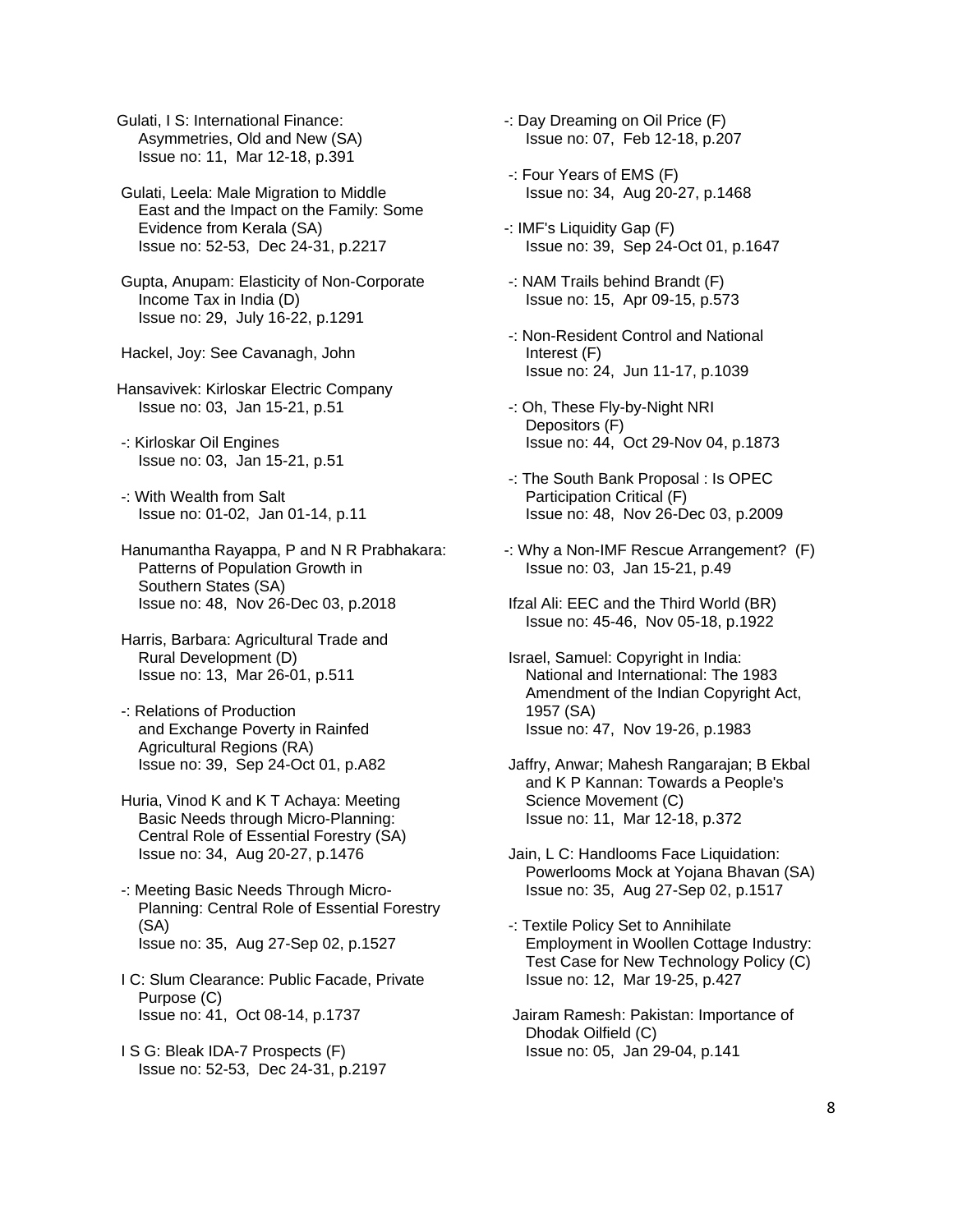- Jaura, Ramesh: West Germany: Assuring the Allies (C) Issue no: 09, Feb 26-04, p.301
- -: West Germany: Greens and Missiles (C ) Issue no: 05, Jan 29-04, p.143
- -: West Germany: Hectic East West Contacts (C) Issue no: 41, Oct 08-14, p.1742
- -: West Germany: Hope Triumphant (C) Issue no: 11, Mar 12-18, p.379
- -: West Germany: Kohl's Moscow Visit (C) Issue no: 30, July 23-29, p.1309
- Jeffery, Patricia: See Jeffery, Roger

 Jeffery, Roger and Patricia Jeffery: Female Infanticide and Amniocentesis (D) Issue no: 16-17, Apr 16-29, p.654

 Jha, Prabhakara: Lukacs or Bakhtin?: Some Preliminary Considerations Toward a Sociology of the Novel (RA) Issue no: 31, July 30-Aug 05, p.PE35

 -: The Moment of Godan (F) Issue no: 19-21, May 07-27, p.931

- Jha, Satish: Power: Captive Growth Without Planning (C) Issue no: 44, Oct 29-Nov 04, p.1868
- Jhaveri, N J: Budget as an Instrument of Development (SA) Issue no: 12, Mar 19-25, p.457
- Jodha, N S: Measuring Success of Dry Farming Technology (BR) Issue no: 36-37, Sep 03-16, p.1562

 -: Measuring Success of Dry Farming Technology (BR) Issue no: 36-37, Sep 03-16, p.1562

 Joseph, S: The Small in Politics (BR) Issue no: 14, Apr 02-08, p.539

Joseph, Sara: Political Theory and Method (BR) Issue no: 45-46, Nov 05-18, p.1925

- Joshi, P C: Culture and Cultural Planning in India (SA) Issue no: 50, Dec 10-17, p.2128
- -: Culture and Cultural Planning in India (SA) Issue no: 51, Dec 17-24, p.2169
- K B: Andhra Pradesh: Telugu Encounters (C) Issue no: 39, Sep 24-Oct 01, p.1640
- K R: Storm Signal? (LE) Issue no: 33, Aug 13-19, p.1429
- Kalathi, Mathew: Gujarat: Everyday Discriminations Against Tribals (C) Issue no: 47, Nov 19-26, p.1959
- Kannan, K P and Ashoka Mody: Environment and Development in India (BR) Issue no: 16-17, Apr 16-29, p.638

Kannan, K P: See Jaffry, Anwar

- Kannan, R and T K Chakrabarty: Demand Projections for Selected Food Items in India, 1985-86 to 2000-01 (RA) Issue no: 52-53, Dec 24-31, p.A135
- Karanth, K Ullas: In Defence of Eucalyptus (LE) Issue no: 11, Mar 12-18, p.368
- -: More in Defence of Eucalyptus (LE) Issue no: 36-37, Sep 03-16, p.1548
- Karkal, Malini: Population Growth in Greater Bombay: Some Emerging Patterns (SA) Issue no: 04, Jan 22-28, p.119
- Karlekar, Malavika: Educational Experience of Scheduled Castes and Tribes (D) Issue no: 41, Oct 08-14, p.1771
- Khanna, Sri Ram: Animal Tallows in India's Foreign Trade (SA) Issue no: 49, Dec 03-09, p.2069
- Khilnani, Arvind: Fishery Resource Conflict Resolution under Law of the Sea (P) Issue no: 24, Jun 11-17, p.1049
- Kothari, H C: Problems and Prospects of Sugar Industry (F) Issue no: 14, Apr 02-08, p.555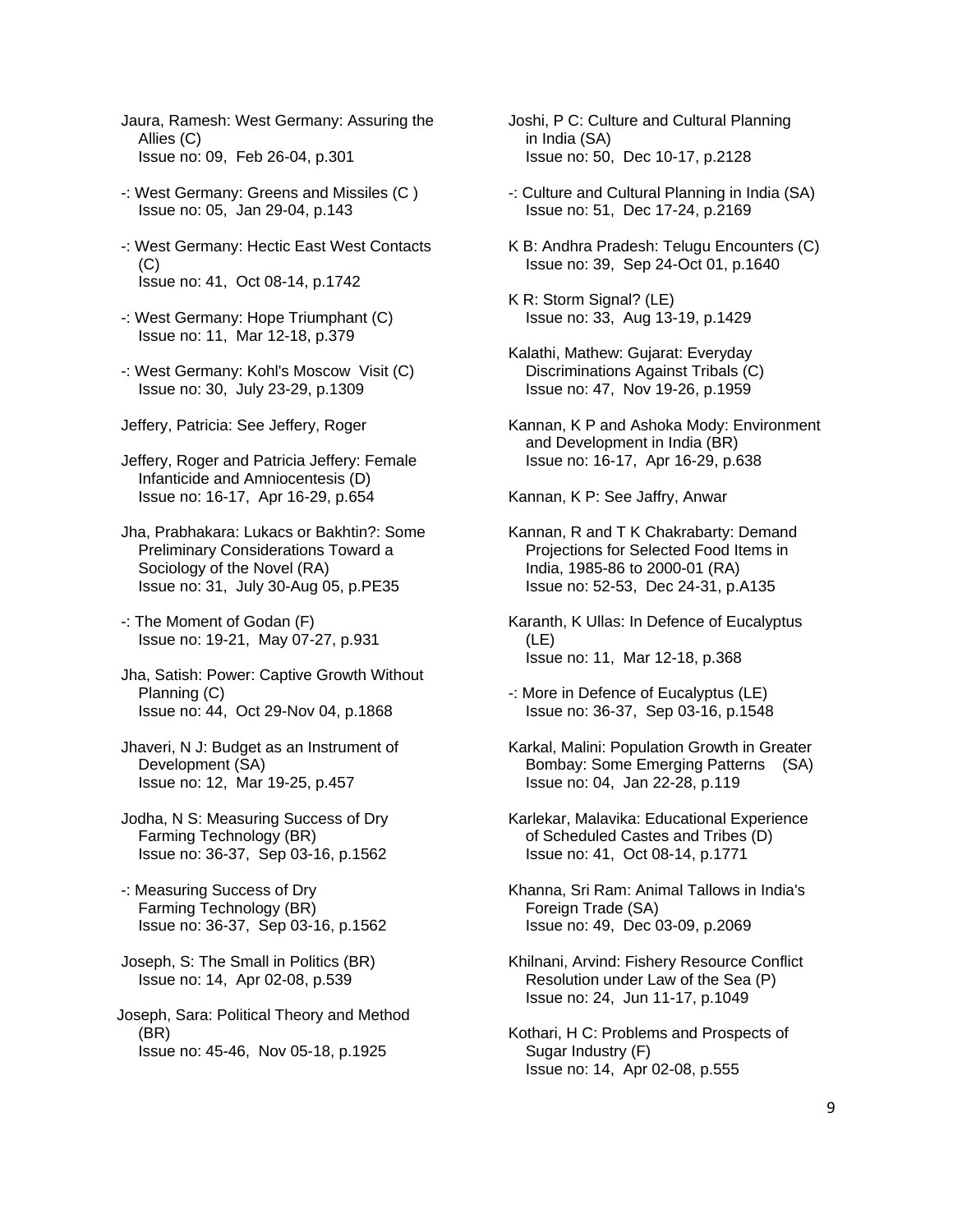Kothari, Rajni: Rethinking Centre-State Relations: A Struggle for Power (P) Issue no: 43, Oct 22-28, p.1831

 Kothari, Smitu: There's Blood on Those Matchsticks: Child Labour in Sivakasi (SA) Issue no: 27, Jul 02-08, p.1191

 Krishan, Shrikant: Lessons From Corporate Excellence (RA) Issue no: 48, Nov 26-Dec 03, p.M138

 Krishna Kumar: Education and Society in Karnataka (BR) Issue no: 28, July 09-15, p.1230

 -: Educational Experience of Scheduled Castes and Tribes (SA) Issue no: 36-37, Sep 03-16, p.1566

 Krishna Raj: Growth, Investment and Poverty in Mid-Term Appraisal of Sixth Plan (SA) Issue no: 47, Nov 19-26, p.1972

 Krishnaji, N: Poverty and Fertility: A Review of Theory and Evidence (F) Issue no: 19-21, May 07-27, p.865

 Krishnan, R R: NAM Summit: Between the Draft and the Consensus: Korean Question at Seventh Summit (C) Issue no: 15, Apr 09-15, p.583

 Krooth, Richard: United States: America Reconstructed (C) Issue no: 10, Mar 05-11, p.337

 -: United States: Restructuring American Capitalism (C) Issue no: 06, Feb 05-11, p.181

 -: United States: The New Financial Helotry (C) Issue no: 14, Apr 02-08, p.528

 Kulkarni, Manu N: Match Making Children in Sivakasi (D) Issue no: 43, Oct 22-28, p.1855

 Kulkarni, Sharad: Towards a Social Forest Policy (SA) Issue no: 06, Feb 05-11, p.191

 Kumarasundaram, S: Corporate Takeovers: The Indian Situation (SA) Issue no: 23, Jun 04-10, p.1023

 Kundu, Amitabh: Theories of City Size Distribution and Indian Urban Structure (RA) Issue no: 31, July 30-Aug 05, p.1361

 Kurien, V: Dairy Development (LE) Issue no: 14, Apr 02-08, p.521

 Lakdawala, D T: Budget and the Plan (SA) Issue no: 12, Mar 19-25, p.449

 Lakshmi, C S: Symbols, Women and Tamil Nadu Politics (C) Issue no: 03, Jan 15-21, p.54

 Lal, Chaman: Jawaharlal Nehru University-II: Cracked Mirror (C) Issue no: 28, July 09-15, p.1223

 Lall, Vinay D: Financing Regional Development at State Level: Case for a Location Tax (SA) Issue no: 43, Oct 22-28, p.1847

 -: Corporate and Personal Income Taxes: Economic Issues and Policy Alternatives (SA) Issue no: 12, Mar 19-25, p.461

 -: Financing of Private Corporate Sector: An Assessment of Expert Study Group's Report (SA) Issue no: 32, Aug 06-12, p.1407

 Lifschultz, Lawrence: Independent Baluchistan? Ataullah Mengal's Declaration of Independence (F) Issue no: 19-21, May 07-27, p.735

 Luithui, S: Murder in Tadubi (LE) Issue no: 36-37, Sep 03-16, p.1548

 M E: Kerala: A Wholly Financial Exercise  $(C)$ Issue no: 15, Apr 09-15, p.582

- -: Kerala: Power: From Surplus to Shortage (C) Issue no: 33, Aug 13-19, p.1427
- M H J: Foreign Policy: Easy Time for Government (Ed) Issue no: 14, Apr 02-08, p.515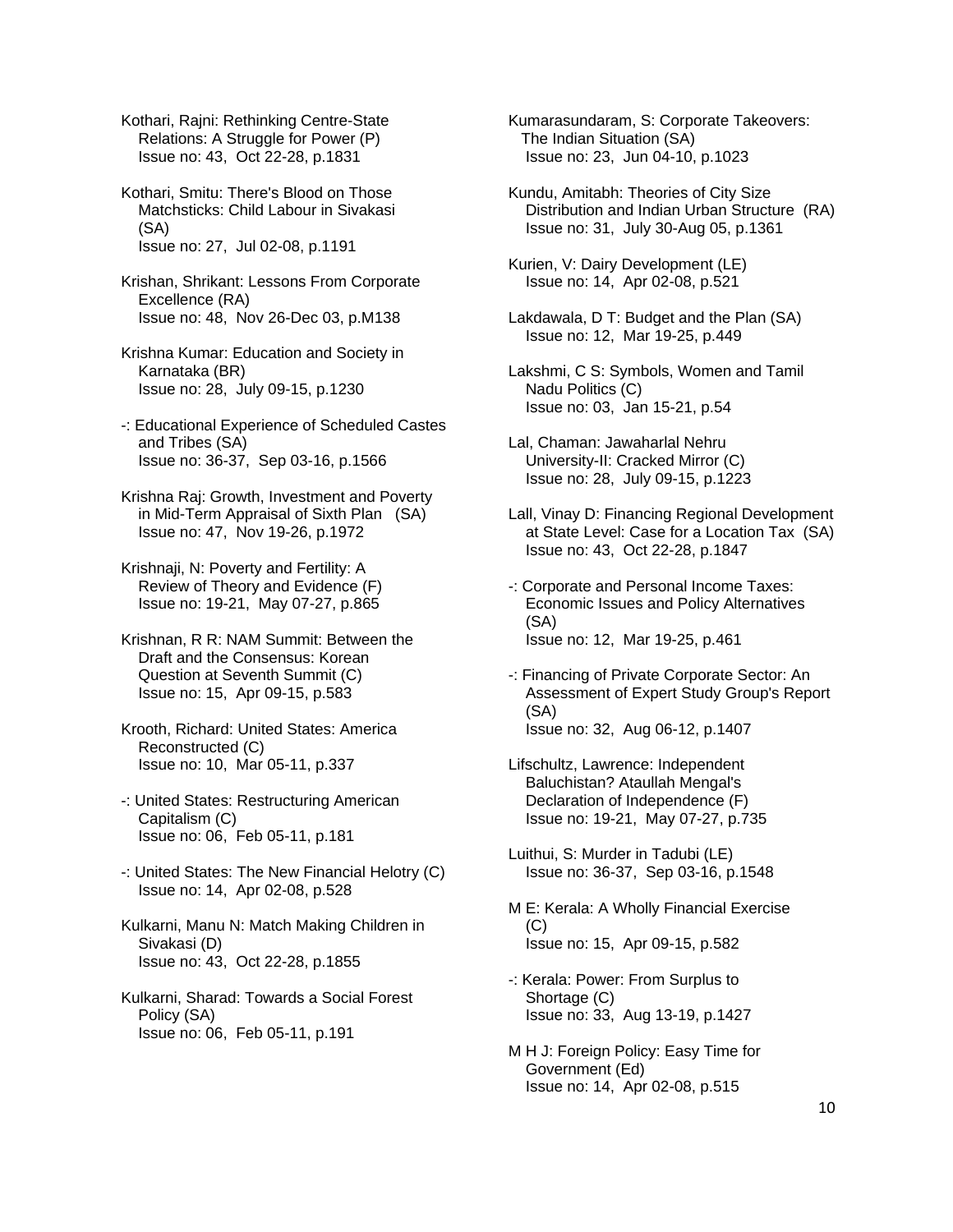Madhur, Srinivasa: See Acharya, Shankar

- Mahasveta Devi: Gua Again (C) Issue no: 41, Oct 08-14, p.1739
- -: Lodhas of West Bengal-I (C) Issue no: 22, May 28-03, p.947
- -: Lodhas of West Bengal-II (C) Issue no: 23, Jun 04-10, p.997
- -: Singhbhum: A Countryside Slowly Dying (C) Issue no: 10, Mar 05-11, p.329
- -: West Bengal: An Eastside Story (C) Issue no: 16-17, Apr 16-29, p.627
- Makhijani, Arjun: The Nuclear Intellectuals (BR) Issue no: 41, Oct 08-14, p.1750
- Mandal, G C: Share of Agricultural Labour in National Agricultural Product: An Exercise (RA) Issue no: 52-53, Dec 24-31, p.A151
- Mani, Sunil: Conflicts in Natural Rubber Market (C) Issue no: 26, Jun 25-01, p.1139
- Manor, James: Anomie in Indian Politics: Origins and Potential Wider Impact (F) Issue no: 19-21, May 07-27, p.725
- Maru, Rushikesh; Nirmala Murthy and J K Satia: Management Interventions in Established Bureaucracies (RA) Issue no: 35, Aug 27-Sep 02, p.M98
- Mathew, Koshy: Games of War (BR) Issue no: 10, Mar 05-11, p.348
- Mehra, Purshotam: Neighbours Near and Far (BR) Issue no: 01-02, Jan 01-14, p.24
- Mehta, J S: Sugar Policy (LE) Issue no: 01-02, Jan 01-14, p.10
- Mencher, Joan P: See Guhan, S
- Merchant, Vijay: Obsessed With Image Building (LE) Issue no: 39, Sep 24-Oct 01, p.1642

 Mishra, S N: Arunachal's Tribal Economic Formations and Their Dissolution (SA) Issue no: 43, Oct 22-28, p.1837

- Misra, Udayon: Assam: Bonus Deaths in Tea Gardens (C) Issue no: 42, Oct 15-21, p.1782
- -: Assam: Towards Further Alienation (C) Issue no: 08, Feb 19-25, p.257
- -: Assam: Trends Within the Left (C) Issue no: 31, July 30-Aug 05, p.1349
- Mitra, Ashok: Agricultural Prices (LE) Issue no: 10, Mar 05-11, p.324
- Mody, Ashoka: Innovation, Market Structure and Location: The Electronics Revolution (BR) Issue no: 32, Aug 06-12, p.1393
- -: Rural Resources Generation and Mobilisation (F) Issue no: 19-21, May 07-27, p.789

Mody, Ashoka: See Kannan, K P

- Moses, Brindavan C and M S S Pandian: Tamil Nadu: Drought Situation: View from a Village (C) Issue no: 23, Jun 04-10, p.996
- Moses, Brindavan C: Tamil Nadu: Noon Meals Scheme (C) Issue no: 04, Jan 22-28, p.101
- -: Tamil Nadu: Waiting for the Rains (C) Issue no: 10, Mar 05-11, p.334

Mosley, S: See Parikh, A

- Moxley, Peter: Asian Seamen in Britain: Worse Things Happen at Sea (C) Issue no: 23, Jun 04-10, p.1002
- Mukhia, Harbans: Communalism and Indian Politics (P) Issue no: 39, Sep 24-Oct 01, p.1664
- Mukunda Das, V: Operation Flood and Social Science Research (D) Issue no: 41, Oct 08-14, p.1772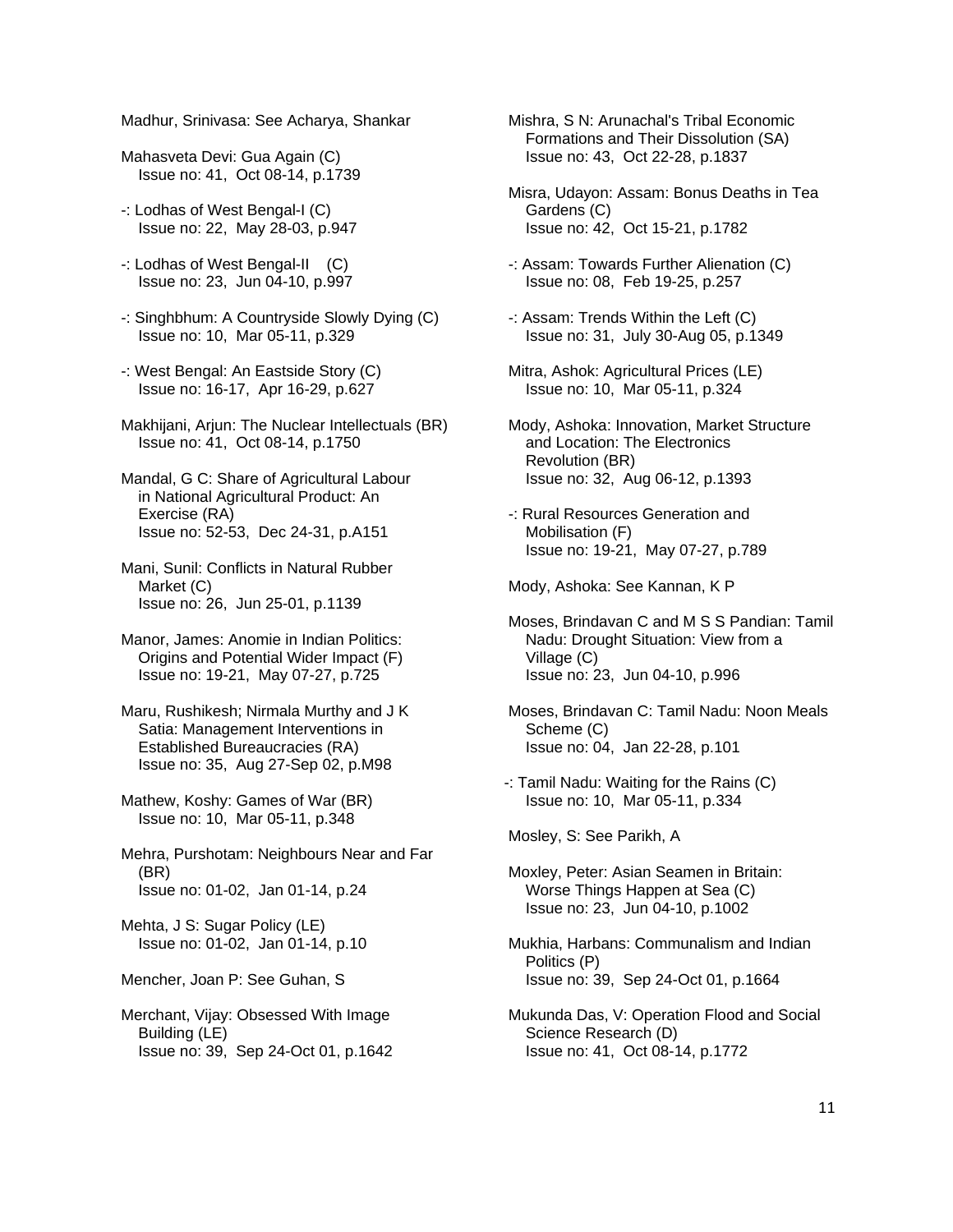Mundle, Sudipto: Effect of Agricultural Production and Prices on Incidence of Rural Poverty: A Tentative Analysis of Inter-State Variations (RA) Issue no: 26, Jun 25-01, p.A48

 -: Labour Absorption in Agriculture and Restricted Market for Manufacturing Industry: An Aspect of Long-Term Consequences of Colonial Policy in Asia (F) Issue no: 19-21, May 07-27, p.767

 Murthy, G V S N: Price Dependent Engel Curve (D) Issue no: 50, Dec 10-17, p.2139

Murthy, Nirmala: See Maru, Rushikesh

 Nadkarni, Anand S: Anant Raoji Kamat (O) Issue no: 31, July 30-Aug 05, p.1351

 Nadkarni, M V: Grower on Weak Wicket (BR) Issue no: 26, Jun 25-01, p.1145

 Nag, Moni: Impact of Social and Economic Development on Mortality: Comparative Study of Kerala and West Bengal (F) Issue no: 19-21, May 07-27, p.877

 Nagaraj, R: Determinants of Fertiliser Use in Indian Agriculture (RA) Issue no: 13, Mar 26-01, p.A2

Nagaraj, R: See Eapen, Mridul

Nagabrahmam, D and Shreekant Sambrani: Women's Drudgery in Firewood Collection (SA) Issue no: 01-02, Jan 01-14, p.33

 Nair, KRG: Regional Dimensions (BR) Issue no: 27, Jul 02-08, p.1175

Nair, Narayana K: See Narayana, D

- Nair, P R Gopinath: Reinforcing Inequalities (BR) Issue no: 09, Feb 26-04, p.303
- Nambiar, K V: Criteria for Federal Resource Transfers (BR) Issue no: 22, May 28-03, p.965
- -: Criteria for Federal Resource Transfers (BR) Issue no: 22, May 28-03, p.965

Nambiar, R G: Protection to Domestic Industry: Fact and Theory (SA) Issue no: 01-02, Jan 01-14, p.27

 Nanjundaiya, B: Operation Flood and EEC (LE) Issue no: 26, Jun 25-01, p.1128

Narayan Swamy, M R: The Fourth Estate: Media's Turbulent Year (C) Issue no: 11, Mar 12-18, p.377

 Narayana, D and Narayana K Nair: Linking Irrigation With Development: The Kerala Experience (SA) Issue no: 45-46, Nov 05-18, p.1935

Narayana, G: See Shatrughna, M

- Natarajan, K S and K K Unni: Under-Enumeration in Indian Censuses (D) Issue no: 09, Feb 26-04, p.314
- Natraj, Lalitha: Karnataka-I: Twists and Turns of Caste Politics (C) Issue no: 05, Jan 29-04, p.139
- Nauriya, Anil: Constitutionalism as Political Escapism: Restructuring Centre-state Relations (P) Issue no: 47, Nov 19-26, p.1966
- -: Kashmir and the Indian Union (BR) Issue no: 29, July 16-22, p.1277

 Nayyar, Deepak: International Relocation of Production and Industrialisation in LDC's (RA) Issue no: 31, July 30-Aug 05, p.PE13

 Nolan, Peter: De-Collectivisation of Agriculture in China, 1979-82: A Long -Term Perspective (SA) Issue no: 32, Aug 06-12, p.1395

- -: De-Collectivisation of Agriculture in China, 1979-82: A Long Term Perspective (SA) Issue no: 33, Aug 13-19, p.1434
- Noorani, A G: Civil Liberties: Accountability of Public Servants (C) Issue no: 33, Aug 13-19, p.1428
- -: Civil Liberties: Citizen and Fare-Hikes (C) Issue no: 48, Nov 26-Dec 03, p.2004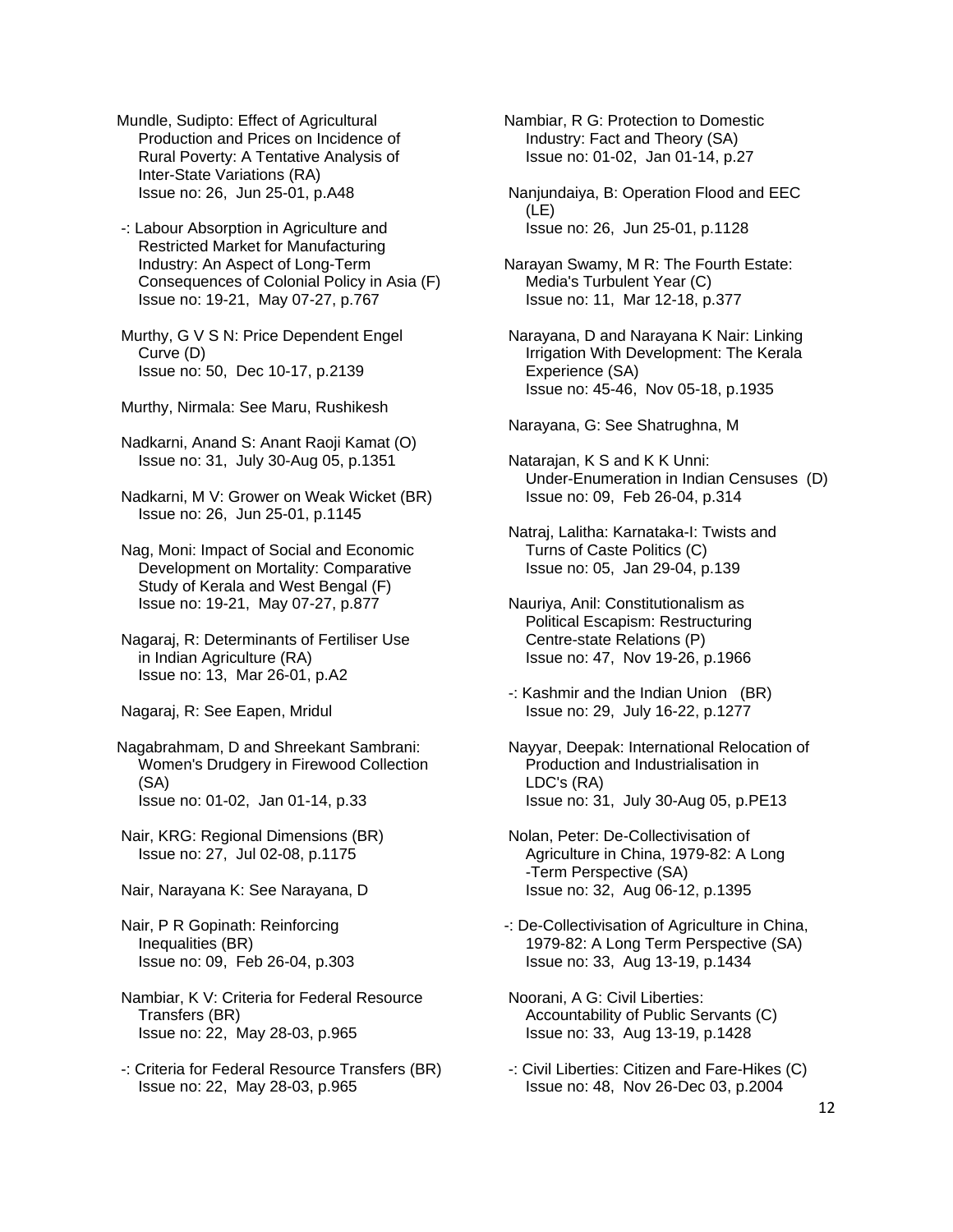- Noorani, A G: Civil Liberties: Citizen and Public Money (C) Issue no: 47, Nov 19-26, p.1963
- -: Civil Liberties: Civil Liberties Literacy (C) Issue no: 30, July 23-29, p.1305
- -: Civil Liberties: Compensating the Wronged (C) Issue no: 10, Mar 05-11, p.336
- -: Civil Liberties: Doctors and Human Rights  $(C)$ Issue no: 43, Oct 22-28, p.1825
- -: Civil Liberties: Film Censorship (C) Issue no: 23, Jun 04-10, p.1000
- -: Civil Liberties: Human Rights and Scientific Advance (C) Issue no: 41, Oct 08-14, p.1741
- -: Civil Liberties: Investigating Complaints against Police (C) Issue no: 08, Feb 19-25, p.255
- -: Civil Liberties: Mandamus as the Citizen's Weapon (C) Issue no: 05, Jan 29-04, p.137
- -: Civil Liberties: Murder by Governments (C) Issue no: 14, Apr 02-08, p.526
- -: Civil Liberties: Police Powers of Arrest (C) Issue no: 36-37, Sep 03-16, p.1555
- -: Civil Liberties: Political Past of Public Servants (C) Issue no: 29, July 16-22, p.1265
- -: Civil Liberties: Press and the Post (C) Issue no: 12, Mar 19-25, p.429
- -: Civil Liberties: Punishing by Executive Fiat (C) Issue no: 39, Sep 24-Oct 01, p.1655
- -: Civil Liberties: Raiding a Newspaper Press  $(C)$ Issue no: 01-02, Jan 01-14, p.16
- -: Civil Liberties: Students' and Teachers' Rights (C) Issue no: 52-53, Dec 24-31, p.2206
- -: Civil Liberties: The Customs as Censors (C) Issue no: 22, May 28-03, p.951
- -: Civil Liberties: The Police and Its Legal Accountability (C) Issue no: 51, Dec 17-24, p.2155
- -: Gandhi, Jinnah and Mountbatten (BR) Issue no: 14, Apr 02-08, p.536
- O J: Kerala: Political Backdrop to Trivandrum Riots (C) Issue no: 07, Feb 12-18, p.209
- Obraku, Tandika: Thailand: The Prostitution Principle (F) Issue no: 22, May 28-03, p.959
- Omvedt, Gail: Labour: Textile Strike Turns Political (C) Issue no: 35, Aug 27-Sep 02, p.1509
- -: Sharecropping: History, Theory and Practice (BR) Issue no: 47, Nov 19-26, p.1968
- P S: The Pink Revolution (BR) Issue no: 15, Apr 09-15, p.535
- Pandey, Geetanjali: Premchand and the Peasantry: Constrained Radicalism (SA) Issue no: 26, Jun 25-01, p.1149
- Pandey, Gyanendra: The Bigoted Julaha (RA) Issue no: 05, Jan 29-04, p.PE19
- -: Liberalism and the Study of Indian History: A Review of Writing on Communalism (RA) Issue no: 42, Oct 15-21, p.1789
- Pandian, M S S: CPI(M): From Muzzaffarpur to Midnapur: Story of Missing Landlords (C) Issue no: 04, Jan 22-28, p.98

Pandian, M S S: See Moses, Brindavan C

- Panikkar, K N: In Search of New Pastures (BR) Issue no: 33, Aug 13-19, p.1432
- Pant, Niranjan: Issues in Irrigation Development (BR) Issue no: 30, July 23-29, p.1315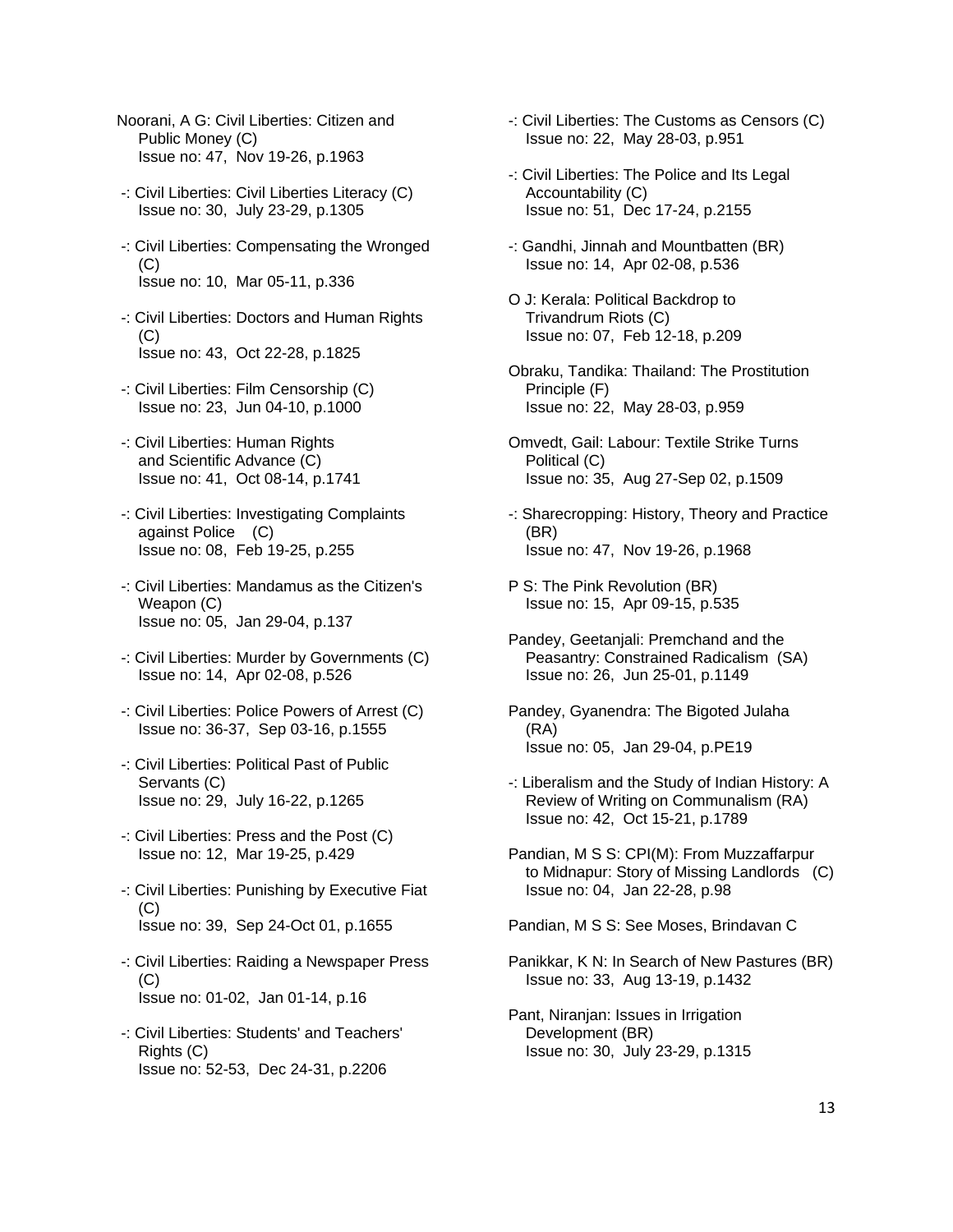Paranjape, H K: The Games Leaders Play (BR) Issue no: 48, Nov 26-Dec 03, p.2013

- -: Growth of Slums and Hutments in a Metropolis Like Pune (P) Issue no: 22, May 28-03, p.961
- -: Legal Profession and Social Change (BR) Issue no: 34, Aug 20-27, p.1474
- Parekh, H T: The Take-Over Storm (P) Issue no: 23, Jun 04-10, p.1004

 Parikh, A and S Mosley: Fertiliser Response in Haryana (RA) Issue no: 13, Mar 26-01, p.A24

- Parthasarathy, G and V Pothana: Capitalism in Agriculture and Peasant Farming: Case of Godavari Delta (SA) Issue no: 39, Sep 24-Oct 01, p.A93
- Parthasarathy, G: Poverty and Agrarian Reform (RA) Issue no: 31, July 30-Aug 05, p.1355

 Patel, Sujata and Achyut Yagnik: Civil Rights Literacy (D) Issue no: 33, Aug 13-19, p.1447

- Patel, Sujata: Gujarat: Contract Labour and Public Interest Litigation (C) Issue no: 51, Dec 17-24, p.2151
- Patnaik, Prabhat: Some Macro-Economic Propositions around Current Budgetary Policy (SA) Issue no: 12, Mar 19-25, p.443
- Patwardhan, Anand: Films: Gandhi: Film as Theology (C) Issue no: 16-17, Apr 16-29, p.635
- Paul, Samuel and Ashok Subramanian: Development Programmes for the Poor: Do Strategies Make a Difference? (SA) Issue no: 10, Mar 05-11, p.349
- Pavier, Barry: Once More on Telengana (D) Issue no: 10, Mar 05-11, p.359
- -: Telengana: Then and Now (D) Issue no: 34, Aug 20-27, p.1491

Pendharkar, Ranjana: See Thomas, Philip

- Peripheralist: Talking of Economic Development and Policy: A Seminar in New Delhi (C) Issue no: 24, Jun 11-17, p.1045
- Pothana, V: See Parthasarathy, G
- Prabha, T: Movement Restrictions, Procurement, and Market Price: A Case Study of Tamil Nadu (RA) Issue no: 26, Jun 25-01, p.A53
- Prabhakara, N R: See Hanumantha Rayappa, P
- Pradhan, G P: Urban Land: Public Powers, Private End (LE) Issue no: 39, Sep 24-Oct 01, p.1642
- Prakash, Padma: Health and Medicine: Ban on Dangerous Pain-Killers (C) Issue no: 26, Jun 25-01, p.1143
- Prasad, Pradhan H: Location of Indirect Taxes (SA) Issue no: 36-37, Sep 03-16, p.1573
- Puri, Balraj: The Era of Sheikh Mohammad Abdullah (SA) Issue no: 06, Feb 05-11, p.186
- -: The Era of Sheikh Mohammad Abdullah (SA) Issue no: 07, Feb 12-18, p.230
- -: Jammu and Kashmir: Assertion of Regional Personalities and Emergence of Two Party System (C) Issue no: 32, Aug 06-12, p.1378
- -: Jammu and Kashmir: Congress(I)'s Short- Sighted Games (C) Issue no: 49, Dec 03-09, p.2051
- -: Jammu and Kashmir: Unpromising Fiscal Start (C) Issue no: 42, Oct 15-21, p.1784
- -: Kashmir and the Indian Union (LE) Issue no: 40, Oct 01-07, p.1682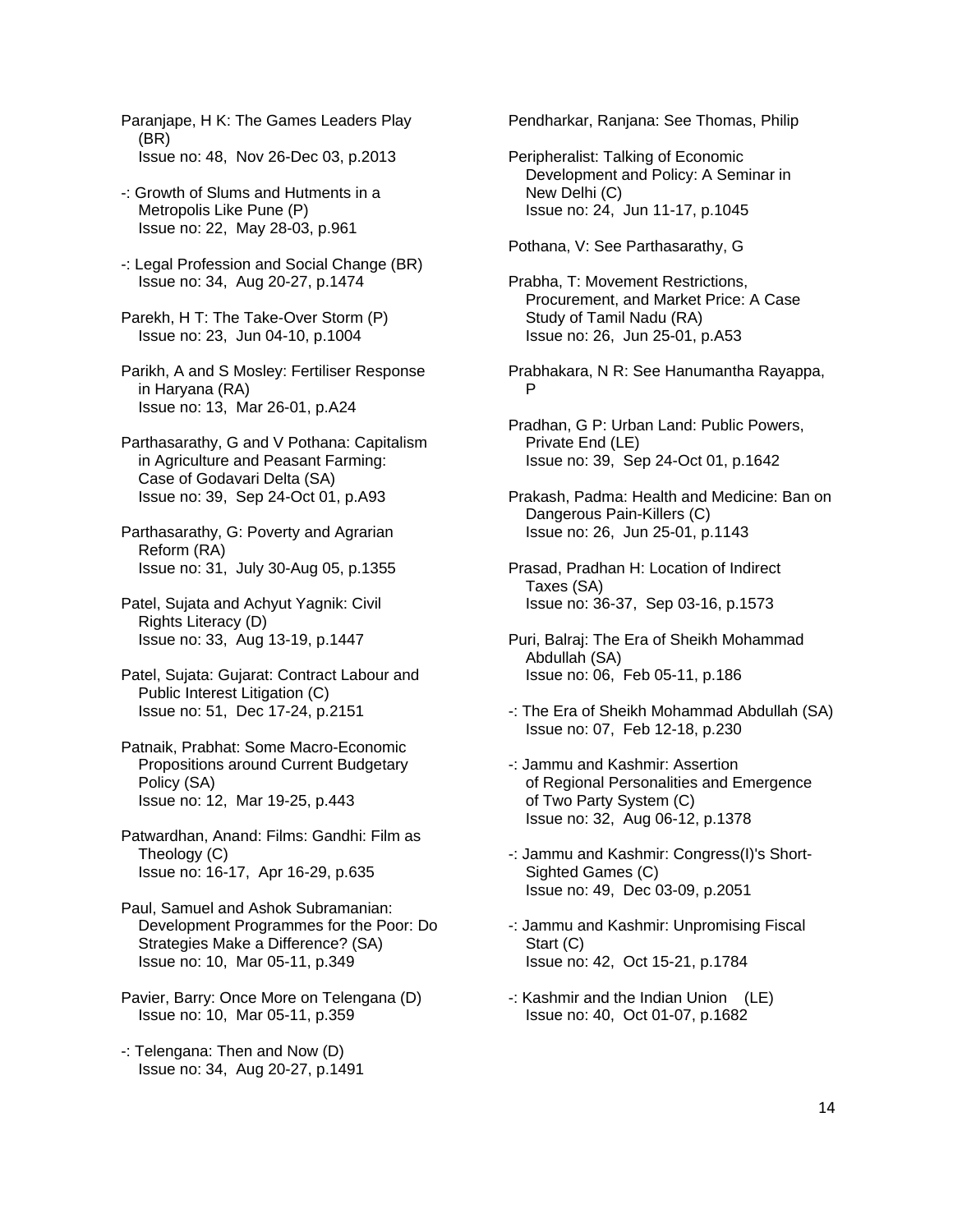Puri, Harish K: The Akali Agitation: An Analysis of Socio-Economic Bases of Protest (SA) Issue no: 04, Jan 22-28, p.113

 Radhakrishnan, P: Economics of Bride Price and Dowry I (D) Issue no: 23, Jun 04-10, p.1027

- -: Economics of Brideprice and Dowry (D) Issue no: 47, Nov 19-26, p.1992
- -: Land Reforms and Social Change: Study of a Kerala Village (RA) Issue no: 52-53, Dec 24-31, p.A143
- -: The Soviet Dilemma (BR) Issue no: 26, Jun 25-01, p.1147
- Raghavan, T C A: Origins and Development of Hindu Mahasabha Ideology: The Call of V D Savarkar and Bhai Parmanand (SA) Issue no: 15, Apr 09-15, p.595
- Rai, Alok: Colonial Fictions: Orwell's Burmese Days (RA) Issue no: 05, Jan 29-04, p.PE47
- -: Agricultural Growth in China and India: Role of Price and Non-Price Factors (SA) Issue no: 03, Jan 15-21, p.69
- -: Famine and Extra Deaths in China (F) Issue no: 01-02, Jan 01-14, p.09
- -: Famine and Extra Deaths in China (LE) Issue no: 08, Feb 19-25, p.249
- Rajaraman, Indira: Economics of Bride Price and Dowry (D) Issue no: 36-37, Sep 03-16, p.1587
- -: Economics of Bride-Price and Dowry (SA) Issue no: 08, Feb 19-25, p.275
- Rakshit, Mihir: On Assessment and Interpretation of Saving-Investment Estimates in India (F) Issue no: 19-21, May 07-27, p.753
- Ramachandran, J: Inflation Accounting: Is It Necessary? (RA) Issue no: 35, Aug 27-Sep 02, p.M127

 Raman, C K: Symbols, Women and Tamil Nadu Politics (D) Issue no: 30, July 23-29, p.1335

 Ramaswamy, E A: What Education Do Workers Need? (RA) Issue no: 09, Feb 26-04, p.M4

Ranade, C G: See Sah, S C

- Ranadive, K R: Marx and Schumpeter on Growth: Peaceful Coexistence or Uneasy Alliance? (RA) Issue no: 25, Jun 18-24, p.1099
- Randeria, Shalini and Achyut Yagnik: Gujarat: Holiday From Labour Laws (C) Issue no: 41, Oct 08-14, p.1735
- -: Gujarat: Mobilising Rural Dalits (C) Issue no: 24, Jun 11-17, p.1043
- Rangarajan, Mahesh: See Jaffry, Anwar
- Rao, Amiya: Delhi: Election Drama (C) Issue no: 07, Feb 12-18, p.211
- -: The Invisible Killers (LE) Issue no: 50, Dec 10-17, p.2090
- -: Jawaharlal Nehru University: Image and Reality (C) Issue no: 28, July 09-15, p.1221
- -: Jawaharlal Nehru University: Image and Reality (C) Issue no: 29, July 16-22, p.1266
- -: Labour: The Invisible Killers (C) Issue no: 30, July 23-29, p.1307
- -: Labour: Bhatti-Mines of Death (C) Issue no: 38, Sep 17-23, p.1602
- -: Labour: How Relevant Are Our Trade Unions? (C) Issue no: 47, Nov 19-26, p.1960
- -: Politics: Delhi Civic Elections and After (C) Issue no: 18, Apr 30-06, p.682
- -: Truth About Assam (LE) Issue no: 33, Aug 13-19, p.1419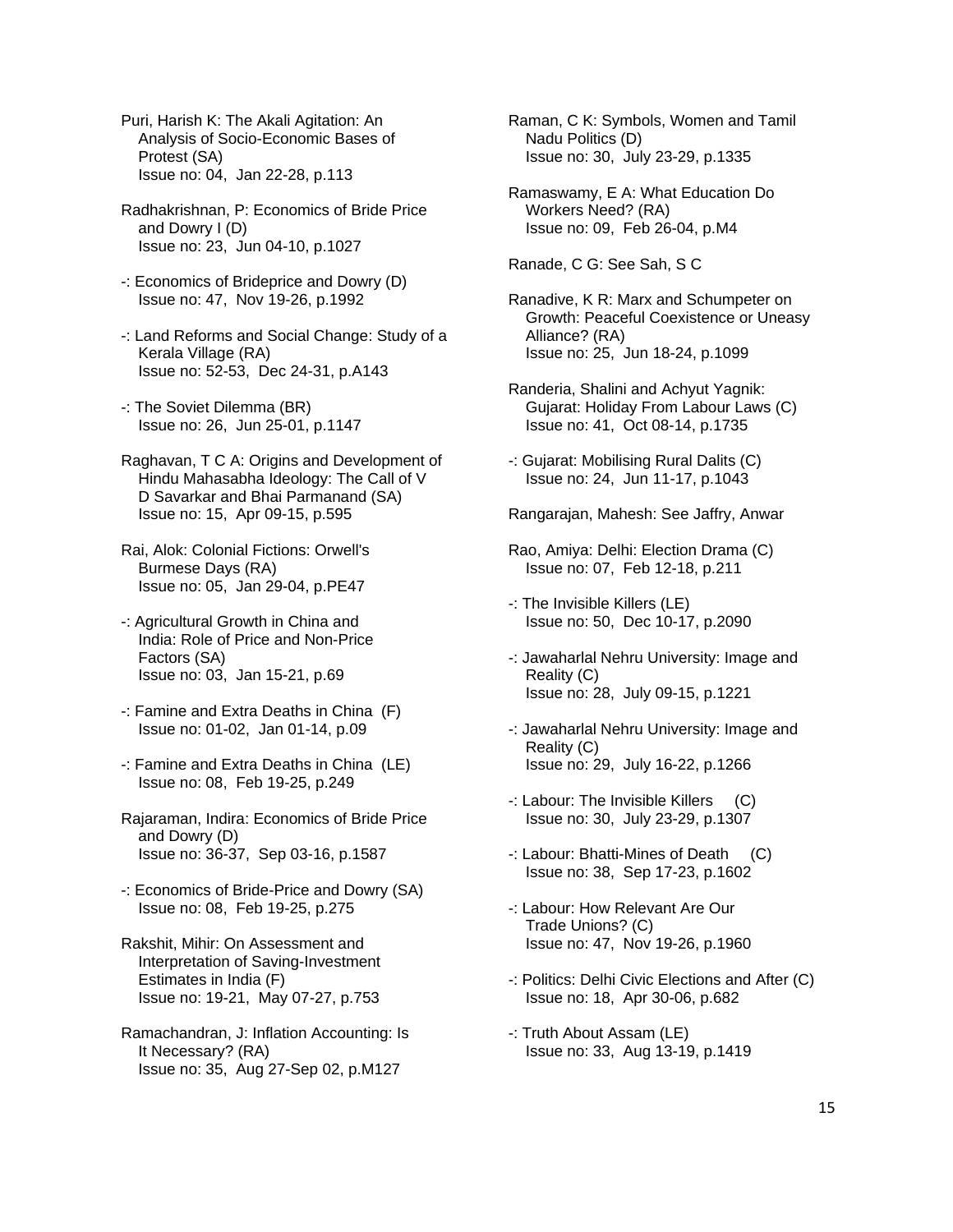- Rao, Amiya: Violence and Elections: Flexible Conscience (C) Issue no: 26, Jun 25-01, p.1142
- -: Women: Prison within a Prison (C) Issue no: 12, Mar 19-25, p.431
- Rao, Govinda M: See Bagchi, Amresh
- Rao, MSA: In the Wash (BR) Issue no: 07, Feb 12-18, p.216
- Rao, V K R V: Tasks Before the Economists' Panel (P) Issue no: 11, Mar 12-18, p.381
- Rao, V M: Barriers in Rural Development (SA) Issue no: 27, Jul 02-08, p.1177
- Rauf Ali: See Vyasulu, Vinod
- Ray, Alok: Measurement of Protection to Indian Industries and Its Implications (D) Issue no: 47, Nov 19-26, p.1989
- Reddy, Amulya Kumar and Sudhakar B Reddy: Energy in a Stratified Society: Case Study of Firewood in Bangalore (SA) Issue no: 41, Oct 08-14, p.1757
- Reddy, Narasimha, D: Andhra Pradesh: In God They Trust (C) Issue no: 22, May 28-03, p.953
- Reddy, Sreenivas G: Karnataka: Panchayati Raj Reform (C) Issue no: 45-46, Nov 05-18, p.1915
- Reddy, Sudhakar B: See Reddy, Amulya Kumar
- Romatet, Emmanuel: Calcutta's Informal Sector: Theory and Reality (SA) Issue no: 50, Dec 10-17, p.2115
- Roy, Ajit: West Bengal: Bandh: To What Purpose? (C) Issue no: 34, Aug 20-27, p.1459
- -: West Bengal: Panchayat Elections: Class Mobilisation without Class Struggle (C) Issue no: 26, Jun 25-01, p.1141
- Roy, Ashim Kumar: Apathetic Response to Creative Challenge (BR) Issue no: 01-02, Jan 01-14, p.25
- -: Social Change among Jainas (BR) Issue no: 05, Jan 29-04, p.149
- -: Wide Spectrum on Tibetology (BR) Issue no: 29, July 16-22, p.1279
- Roy, Biren: Labour: Seamen's Sorry Lot (C) Issue no: 01-02, Jan 01-14, p.15
- -: West Bengal: Doctors, Left Front and Health Services (C) Issue no: 44, Oct 29-Nov 04, p.1867
- Rudra, Ashok: Non-Maximising Behaviour of Farmers: Paddy Sales (SA) Issue no: 51, Dec 17-24, p.2175
- -: Mode of Production in Indian Agriculture (LE) Issue no: 12, Mar 19-25, p.421
- -: Nobel Prize for Economics (LE) Issue no: 10, Mar 05-11, p.324
- -: Non-Maximising Behaviour of Farmers Sales (SA) Issue no: 48, Nov 26-Dec 03, p.2032
- -: Non-Maximising Behaviour of Farmers: Crop Selection (SA) Issue no: 40, Oct 01-07, p.1717
- -: A Price Dependent Engel Curve: A Note (SA) Issue no: 25, Jun 18-24, p.1107
- S K V: Blinkered View of World Economic Output: Report of Bank for International Settlements (C) Issue no: 27, Jul 02-08, p.1171
- Sah, S C and C G Ranade: Bio-Fertilisers in Indian Agriculture: A Case Study of Gujarat (RA) Issue no: 13, Mar 26-01, p.A32
- Saha, Sakti Nath: Trends in the Textile Industry and the Dilemma in Indian Cotton Textile Policy (RA) Issue no: 09, Feb 27-Mar 08, p.M23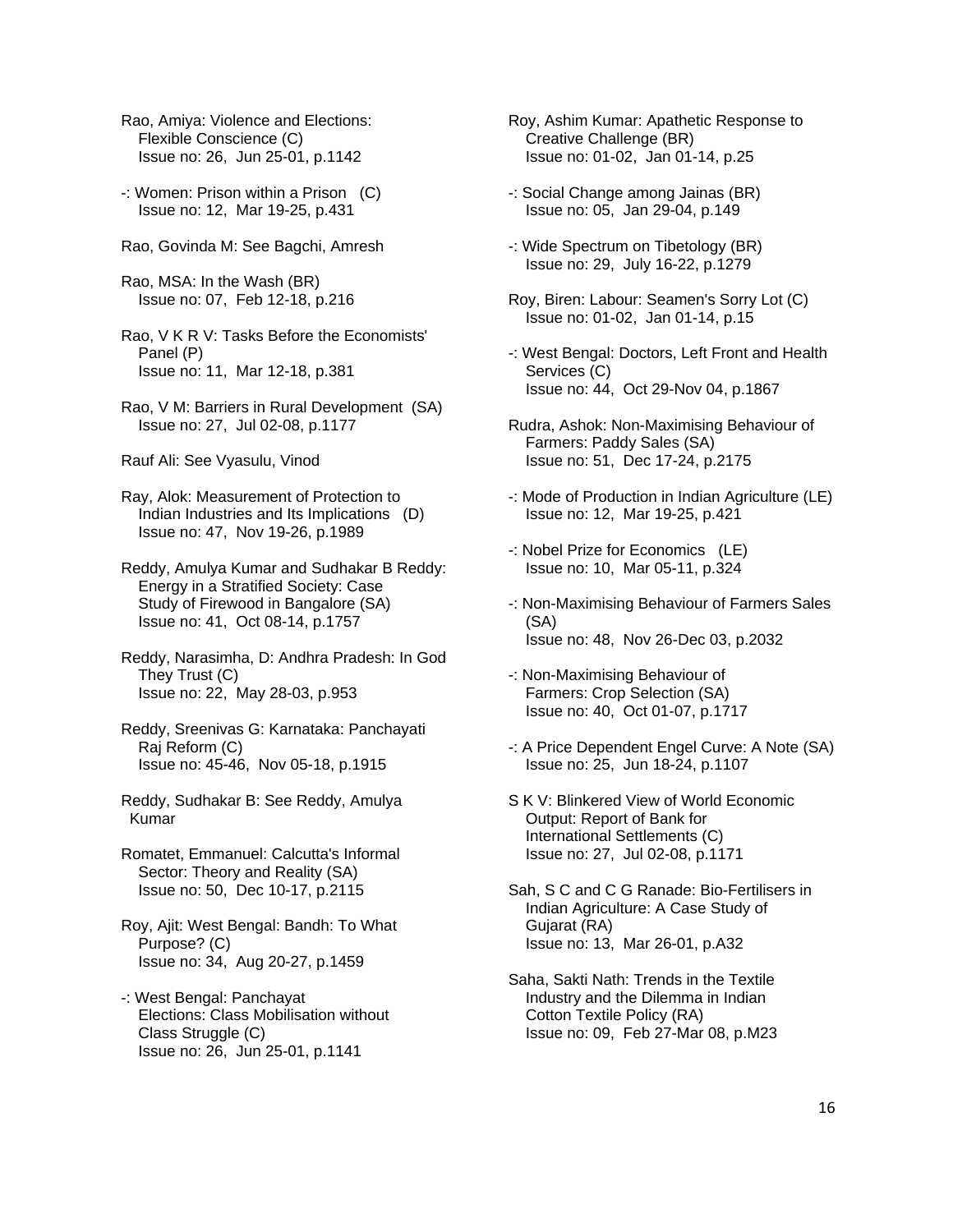Sambrani, Shreekant: See Bhandari Sambrani, Rita

Sambrani, Shreekant: See Nagabrahmam, D

 Sandesara, J C: Estimates of Black Income: A Critique of Gutmann Method (SA) Issue no: 14, Apr 02-08, p.547

 Sanwal, Mukul: Design of Hill Development: Lessons from the Plans of Uttar Pradesh and Himachal Pradesh (SA) Issue no: 07, Feb 12-18, p.220

 Sathe, S P: Crisis of Indian Legal System (BR) Issue no: 32, Aug 06-12, p.1388

- Sathyamurthy, T V: Centre-State Relations: Southern Chief Ministers' Meeting (C) Issue no: 15, Apr 09-15, p.576
- -: Structure of the State in Third World: Report on an Indo-Soviet Symposium (C) Issue no: 25, Jun 18-24, p.1093
- Satia, J K: See Maru, Rushikesh

 Satya Deva: Theory of Administration (D) Issue no: 10, Mar 05-11, p.360

 Sau, Ranjit: Africa's Options in Development Strategy (SA) Issue no: 44, Oct 29-Nov 04, p.1897

- -: Growth, Stagnation and Fluctuation in Indian Economy (D) Issue no: 07, Feb 12-18, p.234
- -: India Revisited (D) Issue no: 14, Apr 02-08, p.551
- -: Profit Rates in Private Corporate Sector (RA) Issue no: 48, Nov 26-Dec 03, p.M140
- -: Structural Adjustment in the Indian Economy: IMF Model of Import-Pushed Growth (F) Issue no: 19-21, May 07-27, p.779
- -: Union Budget 1983-84: All Along the IMF Line (SA) Issue no: 16-17, Apr 16-29, p.643

 Saxena, A P: Changing Role of the Trainer (RA) Issue no: 48, Nov 26-Dec 03, p.M177

 Sen Gupta, Bhabani : Business and Politics in Pakistan (BR) Issue no: 44, Oct 29-Nov 04, p.1878

 Sen, Amartya: Famine and Extra Deaths in China (LE) Issue no: 06, Feb 05-11, p.167

- -: Famine and Extra Deaths in China (LE) Issue no: 09, Feb 26-04, p.289
- -: India: The Doing and the Undoing (D) Issue no: 07, Feb 12-18, p.237
- Sen, Amartya and Sunil Sengupta: Malnutrition of Rural Children and the Sex Bias (F) Issue no: 19-21, May 07-27, p.855
- Sen, Amartya: On Sau's Revisit (D) Issue no: 14, Apr 02-08, p.552
- Sen, Chiranjib: Agrarian Question and Reformism (BR) Issue no: 52-53, Dec 24-31, p.A118

 Sen, Jai: Technology Choice (D) Issue no: 28, July 09-15, p.1246

- Sen, K: Ethnic Group Pressures on Foreign Policy (D) Issue no: 05, Jan 29-04, p.160
- Sen, Sudhir: Economic Summits: Empty Ritual  $(C)$ Issue no: 27, Jul 02-08, p.1169
- -: Reagan Policy in Central America (C) Issue no: 23, Jun 04-10, p.1003
- -: United States: Fed's Self-Made Dilemma (C) Issue no: 38, Sep 17-23, p.1610
- -: United States: Nicaragua Under Siege (C) Issue no: 42, Oct 15-21, p.1786
- -: United States: Ronald Reagan Runs Again? (C) Issue no: 44, Oct 29-Nov 04, p.1872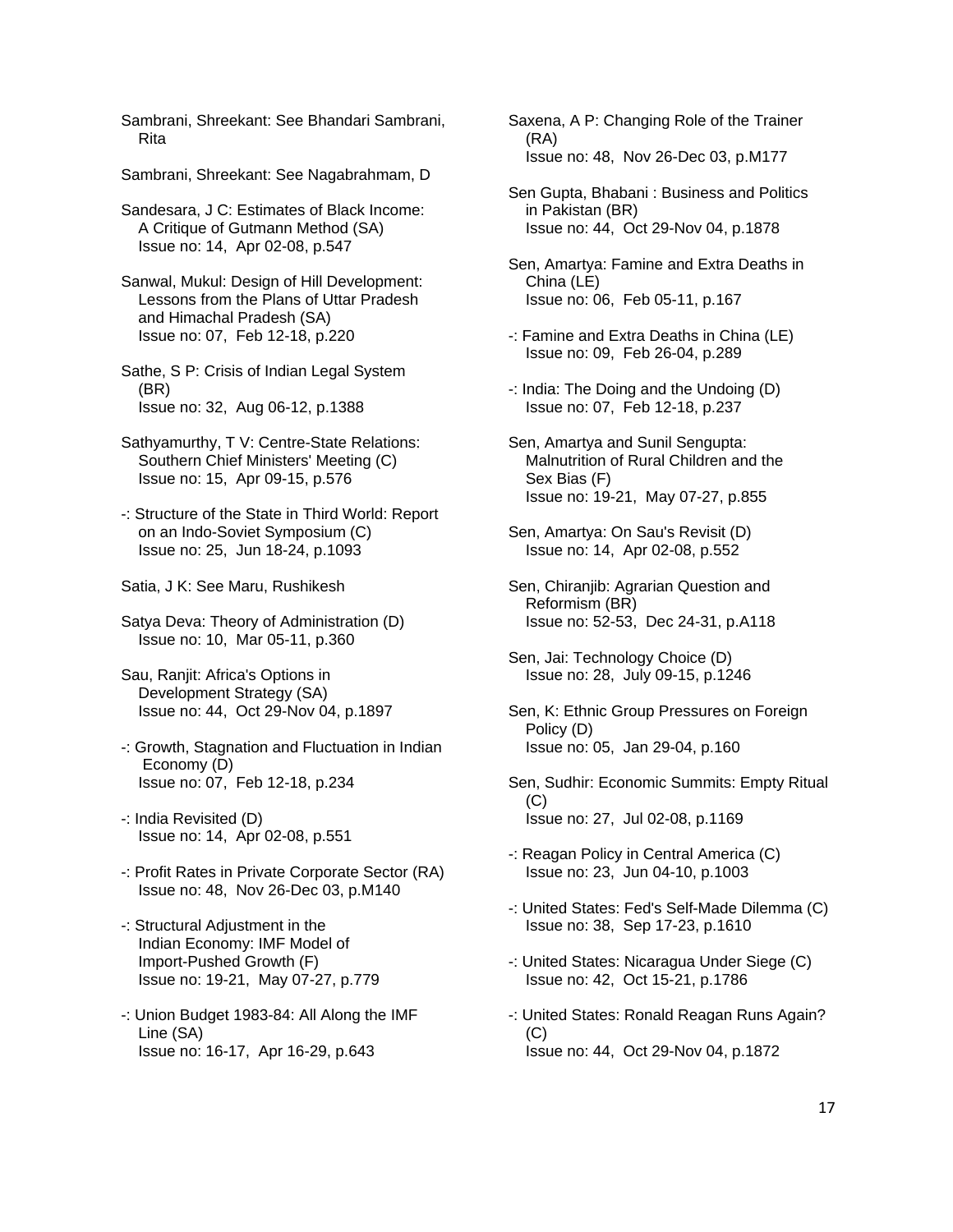- Sen, Sudhir: United States: Supply-Side Fiasco (C) Issue no: 29, July 16-22, p.1267
- Sen, Sukla: Assam: Mounting Toll (LE) Issue no: 12, Mar 19-25, p.421
- -: Truth about Assam (LE) Issue no: 41, Oct 08-14, p.1730
- Sen, Sunanda: Internationalisation of Capital, Neo-Colonialism and International Finance (RA) Issue no: 31, July 30-Aug 05, p.PE27
- -: Politics of International Economic Relations (BR) Issue no: 39, Sep 24-Oct 01, p.1665
- Sen, Swapan Kumar: Crisis and Profitability in Jute Industry (RA) Issue no: 09, Feb 26-04, p.M40
- Sengupta, Sunil: See Sen, Amartya
- Shah, K R: Distribution of Education Among Income Groups (D) Issue no: 40, Oct 01-07, p.1723
- Shahabuddin, Syed: Indian Muslims: Quest for Identity and Security (P) Issue no: 29, July 16-22, p.1269
- -: Jamiat Ulema: Sponsored Dissent (LE) Issue no: 24, Jun 11-17, p.1036
- Sharma, B C: Labyrinth of Chauvinism (LE) Issue no: 23, Jun 04-10, p.988
- -: Labyrinth Of Chauvinism (LE) Issue no: 34, Aug 20-27, p.1456
- Sharma, Baldev R: Labour Management Relations in Banking Industry (RA) Issue no: 09, Feb 26-04, p.M13
- Sharma, K L: Agrarian Stratification: Old Issues, New Explanations and New Issues, Old Explanations (SA) Issue no: 42, Oct 15-21, p.1796
- -: Agrarian Stratification: Old Issues, New Explanations and New Issues, Old Explanations (SA) Issue no: 43, Oct 22-28, p.1851
- Shatrughna, M and G Narayana: Andhra Pradesh: Social Background of Telugu Desam Legislators (C) Issue no: 52-53, Dec 24-31, p.2204
- Shatrugna, M: Andhra Pradesh-II: Policy and Programme of Telugu Desam (C) Issue no: 10, Mar 05-11, p.333
- -: Andhra Pradesh: Dividing the Poor (C) Issue no: 36-37, Sep 03-16, p.1553
- -: Andhra Pradesh: Doctors Unselected (C) Issue no: 23, Jun 04-10, p.1001
- -: Andhra Pradesh: Left in the Cold (C) Issue no: 06, Feb 05-11, p.180
- -: Andhra Pradesh: NGOs Challenge NTR (C) Issue no: 30, July 23-29, p.1308
- -: Andhra Pradesh: On Capitation Fees (C) Issue no: 11, Mar 12-18, p.378
- -: Andhra Pradesh: Police Rule Continues (C) Issue no: 29, July 16-22, p.1262
- -: Andhra Pradesh: Rout of Congress and Others (C) Issue no: 04, Jan 22-28, p.100
- Sheel, Alok: Eastern Uttar Pradesh: Inundation and Backwardness (C) Issue no: 13, Mar 26-01, p.489
- Shiva, Vandana: People and Forests: Crucial Fight Ahead (BR) Issue no: 13, Mar 26-01, p.497
- Shukla, S: Educational Experience of Scheduled Castes and Tribes (LE) Issue no: 41, Oct 08-14, p.1730
- Singh, Ajai: Repression of Poor Peasants in UP (LE) Issue no: 27, Jul 02-08, p.1164
- Singh, Kulbir: Towards a Rational Railway Tariff Structure (SA) Issue no: 08, Feb 19-25, p.267
- Singh, Pritam: Nobel Prize in Economics (LE) Issue no: 12, Mar 19-25, p.421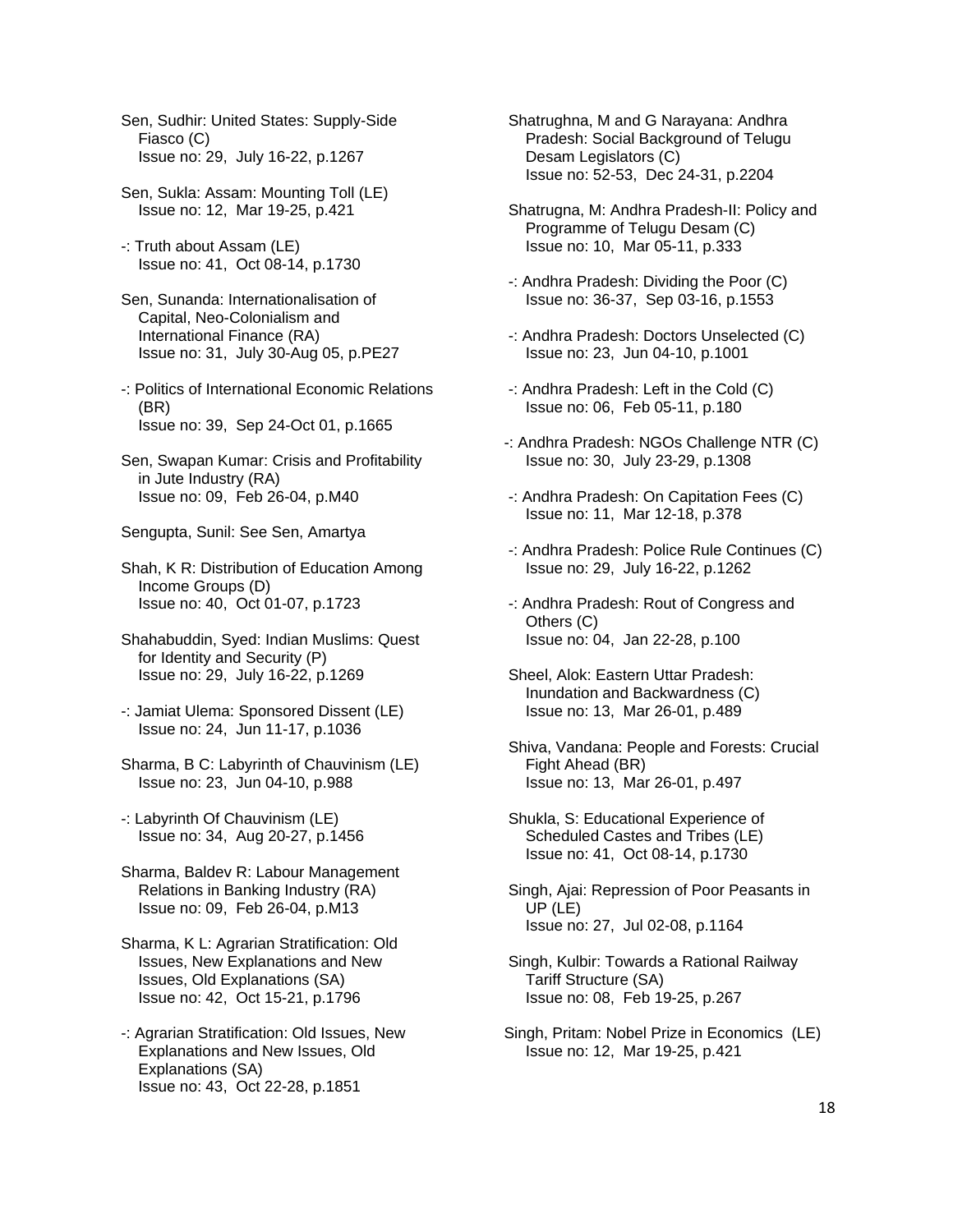Singh, Pritam: Punjab: Lessons of Panchayat Elections (C) Issue no: 43, Oct 22-29, p.1822

 Singh, R P: Effect of Irrigation on Production and Input Use: A Case Study of Kosi Irrigation Project (RA) Issue no: 26, Jun 25-01, p.A64

 Singh, Satyanarayan and Nandy Vaskar: New Initiative for Assam (LE) Issue no: 15, Apr 09-15, p.564

 Singh, T P: The Invisible Killers (D) Issue no: 42, Oct 15-21, p.1810

 Sinha, Arun P: Bihar: Part of the Same Play (C) Issue no: 43, Oct 22-28, p.1823

 -: Dhanbad: Dogs of Corruption (C) Issue no: 38, Sep 17-23, p.1604

- -: Innovation in Indian Firms: Myths and Reality (RA) Issue no: 35, Aug 27-Sep 02, p.M111
- -: Orissa: Opportunism Unbound (C) Issue no: 09, Feb 26-04, p.294

 Sivakumar, S S: How Much Surplus Do South Indian Traders Appropriate? (RA) Issue no: 05, Jan 29-04, p.144

 Spodek, Howard: Squatter Settlements in Urban India: Self-Help and Government Policies (SA) Issue no: 36-37, Sep 03-16, p.1575

- Srinivasan, Kannan: Afghanistan and Imperial Choice (C) Issue no: 25, Jun 18-24, p.1096
- -: Civil Rights Literacy (D) Issue no: 40, Oct 01-07, p.1724
- -: Maharashtra: An Unlawful Law (C) Issue no: 26, Jun 25-01, p.1136
- -: Maharashtra: Urban Land: Public Powers, Private Ends (C) Issue no: 33, Aug 13-19, p.1425
- -: Urban Land Ceiling and Housing for Poor (LE) Issue no: 23, Jun 04-10, p.987

 Srivastava, A P: Agricultural Production and Increasing Fertiliser Application (RA) Issue no: 13, Mar 26-01, p.A17

 Subrahamanyam, K V: Coal Industry: Coal India in Sunlight and Shadow (C) Issue no: 49, Dec 03-09, p.2047

Subramanian, Ashok: See Paul, Samuel

 Sundar, Pushpa: Women's Employment and Organisation Modes (RA) Issue no: 48, Nov 26-Dec 03, p.M171

- Sundaram, K and Suresh D Tendulkar: Poverty in the Mid-Term Appraisal (SA) Issue no: 45-46, Nov 05-18, p.1928
- -: Poverty Reduction and Redistribution in Sixth Plan: Population Factor and Rural-Urban Equity (SA) Issue no: 38, Sep 17-23, p.1617

 Sundaram, M A: Enchantment to Imperilment (BR) Issue no: 28, July 09-15, p.1232

 Susan Ram: Intervention in Nicaragua: Carter and Now Reagan Find the Options Limited (SA) Issue no: 47, Nov 19-26, p.1977

 Swarup, R: Agro Economic Research Centres (LE) Issue no: 38, Sep 17-23, p.1594

Tendulkar, Suresh D: See Sundaram, K

Thapar, Romesh: Alternatives Are Forming? (F) Issue no: 35, Aug 27-Sep 02, p.1503

 -: Are the Alternatives Shaping? (F) Issue no: 14, Apr 02-08, p.519

-: An Aspect of a Situation (F) Issue no: 34, Aug 20-27, p.1455

 -: Bedlam to Bedlam (F) Issue no: 31, July 30-Aug 05, p.1343

-: Change and Correction? (F) Issue no: 09, Feb 26-04, p.287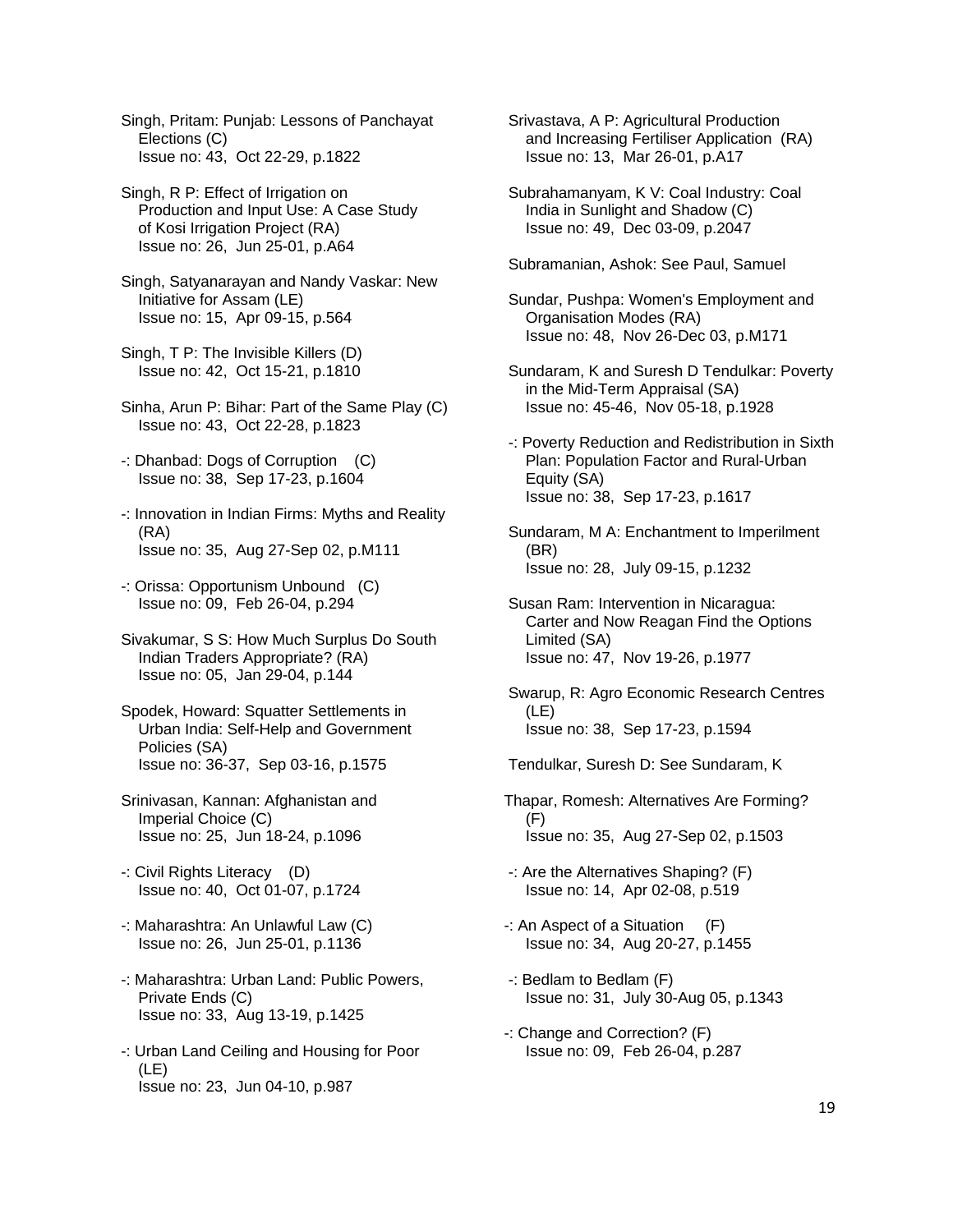- Thapar, Romesh: CHOGMing and CHOGMists (F) Issue no: 49, Dec 03-09, p.2043
- -: The Commonwealth Clouds (F) Issue no: 50, Dec 10-17, p.2091
- -: Communalising Our Politics (F) Issue no: 27, Jul 02-08, p.1163
- -: Congressism and Elections (F) Issue no: 05, Jan 29-04, p.135
- -: Diplomatic Duplicity (F) Issue no: 42, Oct 15-21, p.1781
- -: Disarray, And What It Means (F) Issue no: 52-53, Dec 24-31, p.2195
- -: Ethnic Tangles: Wanted a National Initiative (F) Issue no: 24, Jun 11-17, p.1035
- -: External and Internal Threats (F) Issue no: 48, Nov 26-Dec 03, p.1999
- -: A Farce of a Centenary (F) Issue no: 51, Dec 17-24, p.2147
- -: Fear Stalks the Punjab (F) Issue no: 23, Jun 04-10, p.989
- -: For a New NAM Scenario (F) Issue no: 12, Mar 19-25, p.422
- -: The Foreign Hand (F) Issue no: 22, May 28-03, p.943
- -: Fronts and Fronting (F) Issue no: 36-37, Sep 03-16, p.1547
- -: A Gathering of Non-Aligned and Aligned (F) Issue no: 11, Mar 12-18, p.371
- -: The Image Builders (F) Issue no: 38, Sep 17-23, p.1595
- -: Is This Governance (C) Issue no: 40, Oct 01-07, p.1683
- -: The Kashmir Story (F) Issue no: 25, Jun 18-24, p.1083
- -: The Leader in a Trap (F) Issue no: 04, Jan 22-28, p.93
- -: Leaders Et Al (F) Issue no: 47, Nov 19-26, p.1955
- -: Looking for Alternatives (F) Issue no: 26, Jun 25-01, p.1127
- -: Mafia Take-overs? (F) Issue no: 18, Apr 30-06, p.665
- -: Mafias and Padayatras (F) Issue no: 19-21, May 07-27, p.721
- -: The Massive Deception (F) Issue no: 44, Oct 29-Nov 04, p.1865
- -: The Mind Is Not in Command (F) Issue no: 10, Mar 05-11, p.325
- -: Obsessed With Image Building (F) Issue no: 30, July 23-29, p.1299
- -: A Padayatra through Our Confusions? (F) Issue no: 28, July 09-15, p.1211
- -: Political Games in the Capital (F) Issue no: 08, Feb 19-25, p.247
- -: Political Health Returns (F) Issue no: 03, Jan 15-21, p.47
- -: Politicians and Criminality (F) Issue no: 41, Oct 08-14, p.1731
- -: Posturing Abroad (F) Issue no: 39, Sep 24-Oct 01, p.1643
- -: A Pressing Matter (F) Issue no: 32, Aug 06-12, p.1375
- -: Religious Naxalism (C) Issue no: 43, Oct 22-28, p.1821
- -: Secretariat Speculations (F) Issue no: 16-17, Apr 16-29, p.613
- -: Seeking Collaborators (F) Issue no: 15, Apr 09-15, p.563
- -: The Simpletons (F) Issue no: 13, Mar 26-01, p.486